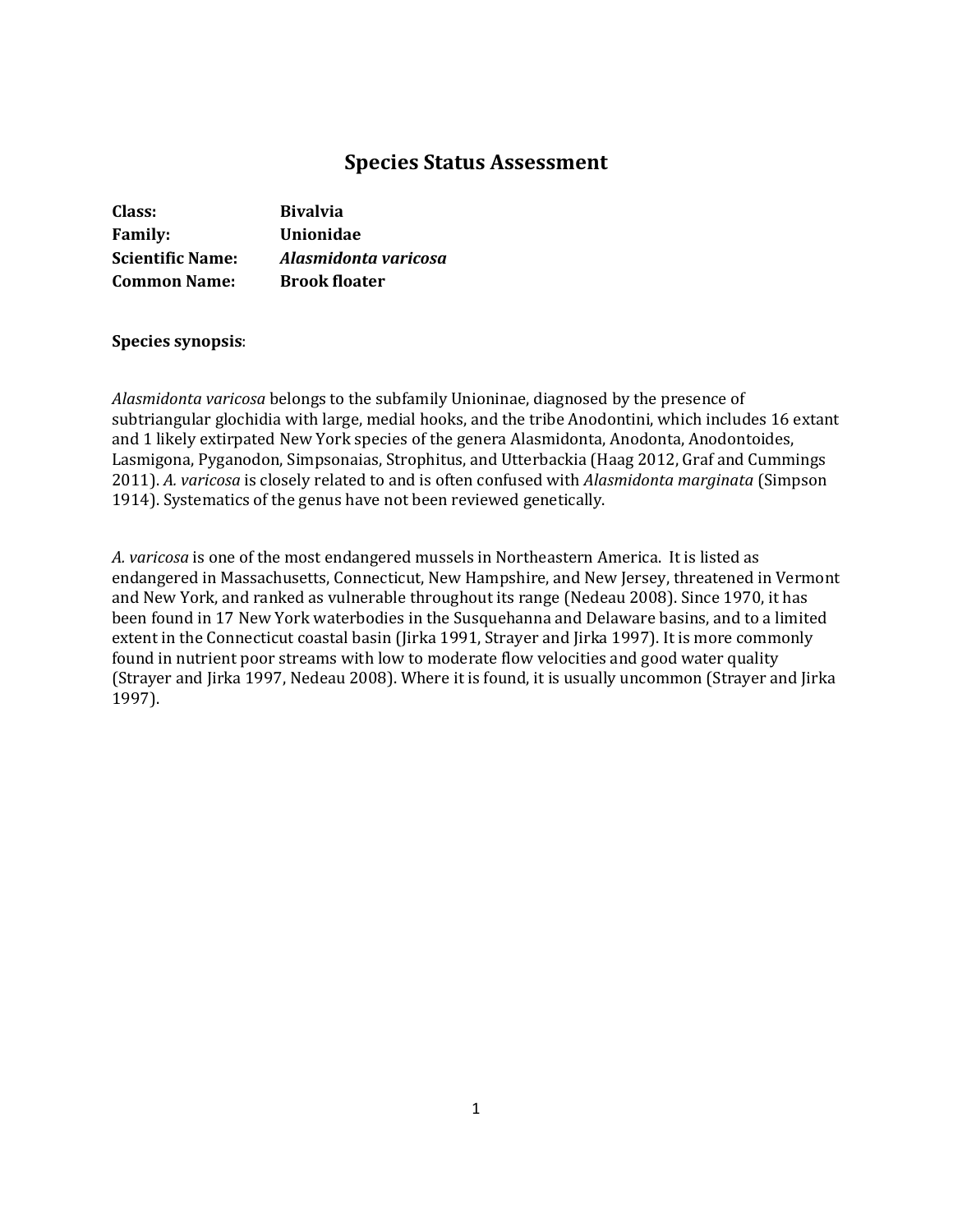### **I. Status**

### **a. Current and Legal Protected Status**

| л. | Federal |  | Candidate? | No |
|----|---------|--|------------|----|
|----|---------|--|------------|----|

**ii. New York \_\_\_\_\_**Threatened – Species of Greatest Conservation Need**\_\_\_\_\_\_\_**

#### **b. Natural Heritage Program Rank**

|     | Global   | G <sub>3</sub> - Vulnerable |                          |
|-----|----------|-----------------------------|--------------------------|
|     |          |                             |                          |
| ii. | New York | S1 – Critically imperiled   | <b>Tracked by NYNHP?</b> |

### **Other Rank:**

Committee on the Status of Endangered Wildlife in Canada (COSEWIC): Special Concern (2009) American Fisheries Society Status: Threatened (1993)

Species of Regional Northeast Conservation Concern (Therres 1999)

#### **Status Discussion:**

Significant declines have been noted in Massachusetts, New York, Pennsylvania, New Jersey, Rhode Island, Virginia, North Carolina, and South Carolina. Approximately 70-90 site extirpations (of 150 or more known historically) have occurred globally with only a portion of the remaining sites holding healthy, viable populations. Although precise area of occupancy is not known and precise extent of decline is not known with accuracy, the loss of historical sites is indicative of a significant decline in area of occupancy over the last century (likely greater than 50% area of occupancy and range). Some good populations are known in the north (Vermont, and particularly Maine and a very large population just discovered in New Hampshire plus nine new populations in New Brunswick and Nova Scotia) where the species is stable but declining even in the more stable portions of its range (NatureServe 2013).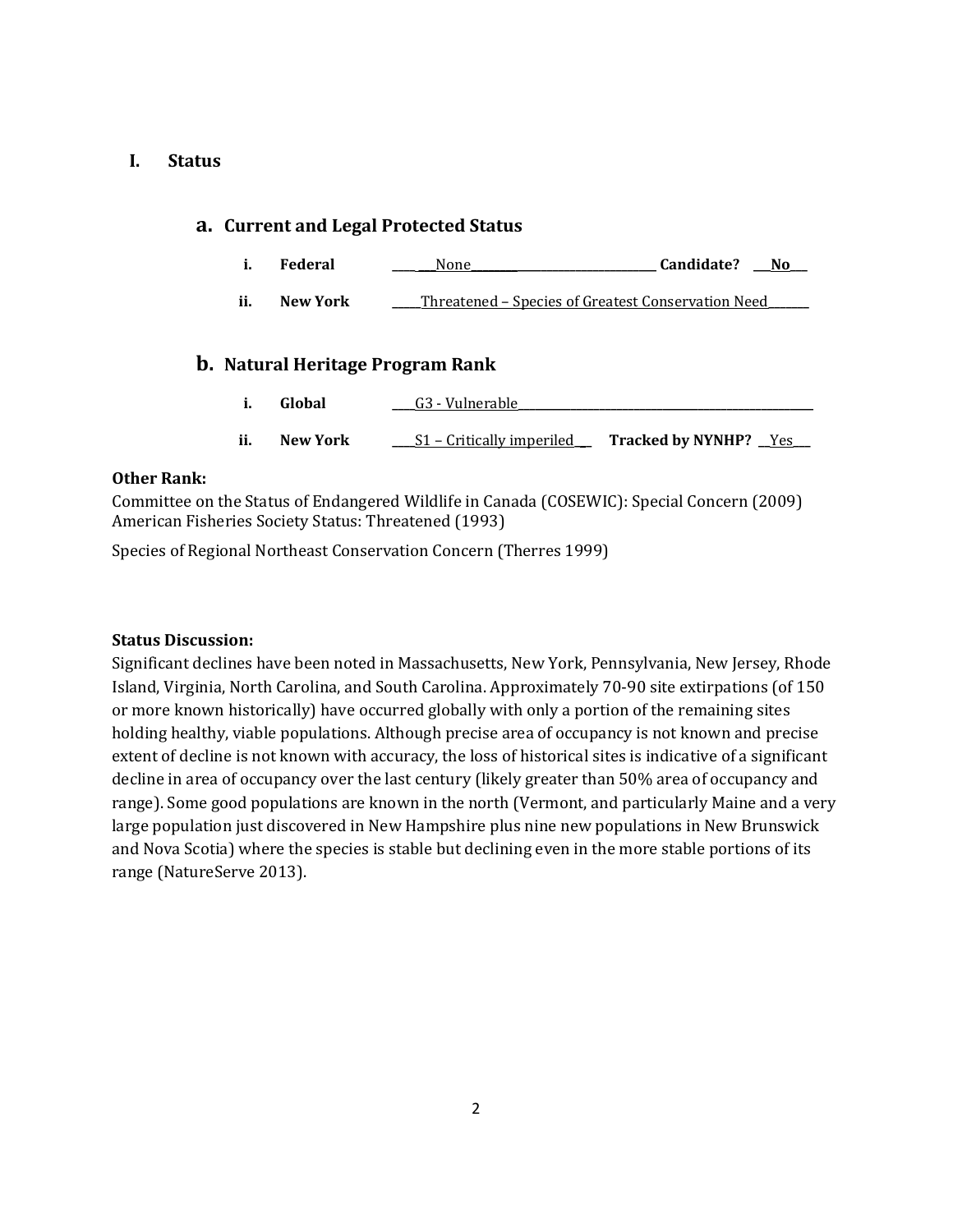# **II. Abundance and Distribution Trends**

# **a. North America**

| i. Abundance                                                                                                                                                                                                                   |
|--------------------------------------------------------------------------------------------------------------------------------------------------------------------------------------------------------------------------------|
|                                                                                                                                                                                                                                |
| ii. Distribution:                                                                                                                                                                                                              |
|                                                                                                                                                                                                                                |
|                                                                                                                                                                                                                                |
| b. Regional                                                                                                                                                                                                                    |
| i. Abundance                                                                                                                                                                                                                   |
|                                                                                                                                                                                                                                |
| ii. Distribution:                                                                                                                                                                                                              |
|                                                                                                                                                                                                                                |
|                                                                                                                                                                                                                                |
| c. Adjacent States and Provinces                                                                                                                                                                                               |
| CONNECTICUT Not Present ________ No data ______                                                                                                                                                                                |
| i. Abundance                                                                                                                                                                                                                   |
|                                                                                                                                                                                                                                |
| ii. Distribution:                                                                                                                                                                                                              |
|                                                                                                                                                                                                                                |
| Time frame considered: Time and the constant of the constant of the constant of the constant of the constant of the constant of the constant of the constant of the constant of the constant of the constant of the constant o |
|                                                                                                                                                                                                                                |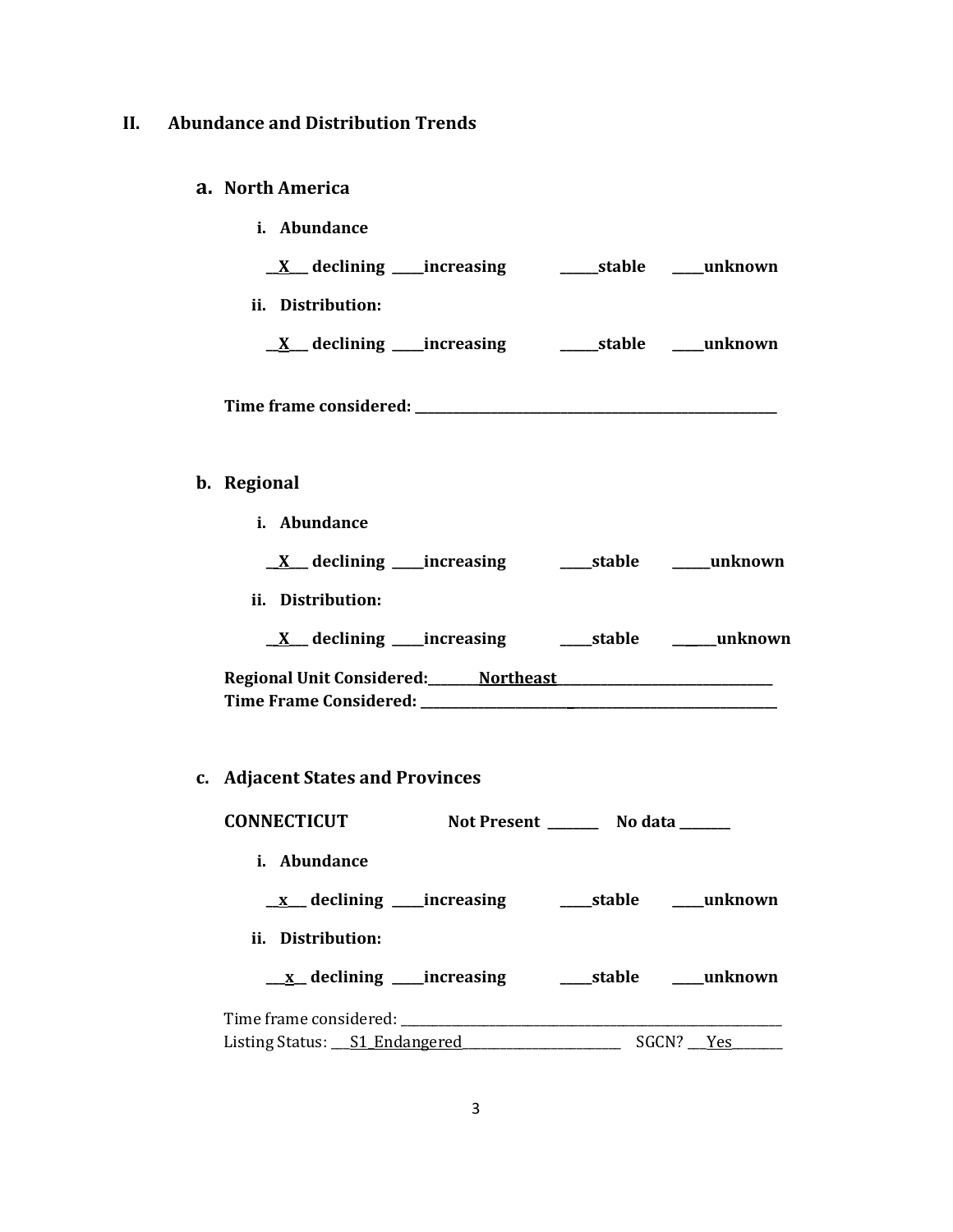| <b>MASSACHUSETTS</b>                                                       | Not Present ______ |                                        | <b>No data</b> _______ |
|----------------------------------------------------------------------------|--------------------|----------------------------------------|------------------------|
| i. Abundance                                                               |                    |                                        |                        |
|                                                                            |                    |                                        |                        |
| ii. Distribution:                                                          |                    |                                        |                        |
|                                                                            |                    |                                        |                        |
|                                                                            |                    |                                        |                        |
|                                                                            |                    |                                        |                        |
| <b>NEW JERSEY</b>                                                          |                    | Not Present __________ No data _______ |                        |
| i. Abundance                                                               |                    |                                        |                        |
| x declining ____increasing _______stable _____unknown                      |                    |                                        |                        |
| ii. Distribution:                                                          |                    |                                        |                        |
| <u>x</u> declining ____increasing _____stable ____unknown                  |                    |                                        |                        |
|                                                                            |                    |                                        |                        |
| Listing Status: S1 Endangered States Corp. 2014                            |                    |                                        |                        |
| <b>ONTARIO</b>                                                             | Not Present $X$    |                                        | No data _______        |
| PENNSYLVANIA                                                               |                    |                                        |                        |
| i. Abundance                                                               |                    |                                        |                        |
| X declining ____increasing                                                 |                    | ___stable                              | ____ unknown           |
| ii. Distribution:                                                          |                    |                                        |                        |
|                                                                            |                    |                                        | __unknown              |
| Time frame considered: Since 1980 (PA Natural Heritage Program fact sheet) |                    |                                        |                        |
|                                                                            |                    |                                        | SGCN?<br>No.           |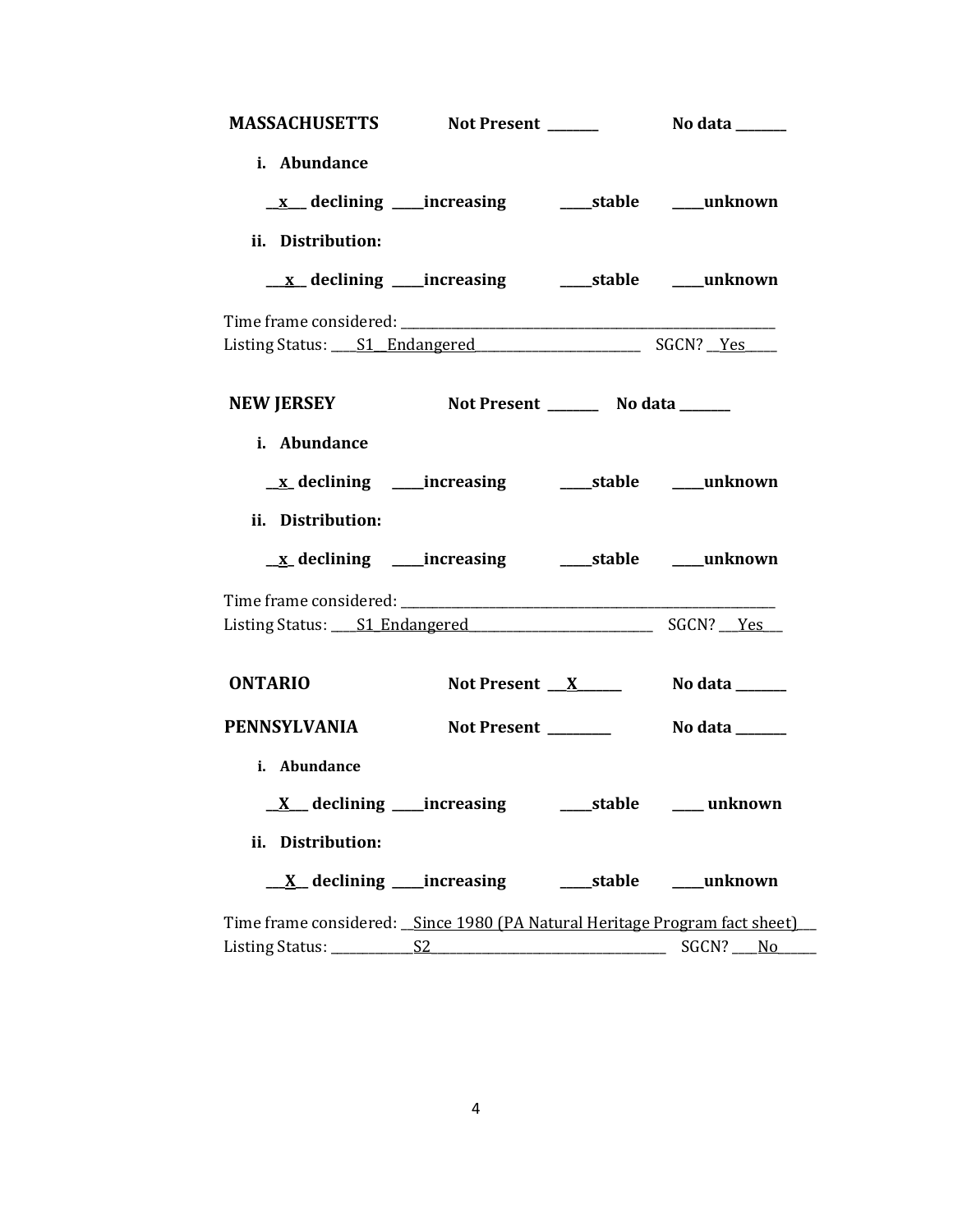| <b>QUEBEC</b>     | Not Present $X_{-}$ | No data $\_\_\_\_\_\_\_\_\_\_\_\_\$ |
|-------------------|---------------------|-------------------------------------|
| <b>VERMONT</b>    |                     |                                     |
| i. Abundance      |                     |                                     |
|                   |                     |                                     |
| ii. Distribution: |                     |                                     |
|                   |                     |                                     |
|                   |                     |                                     |
| d. NEW YORK       |                     | No data $\_\_$                      |
| i. Abundance      |                     |                                     |
|                   |                     |                                     |
| ii. Distribution: |                     |                                     |
|                   |                     |                                     |
|                   |                     |                                     |

## **Monitoring in New York.**

As part of a State Wildlife Grant, NYSDEC Region 8 Fisheries and Wildlife staff is conducting a baseline survey of tributaries in central and western New York for native freshwater mussels 2009  $-2017.$ 

### **Trends Discussion:**

Trends for New York populations are difficult to determine as most historic data comes from opportunistic naturalist collections, as opposed to more comprehensive baseline surveys. For example, mussels were documented for the first time in 50 of the 106 streams surveyed to date by the Southern Lake Ontario mussel inventory project (Mahar and Landry 2013). This is because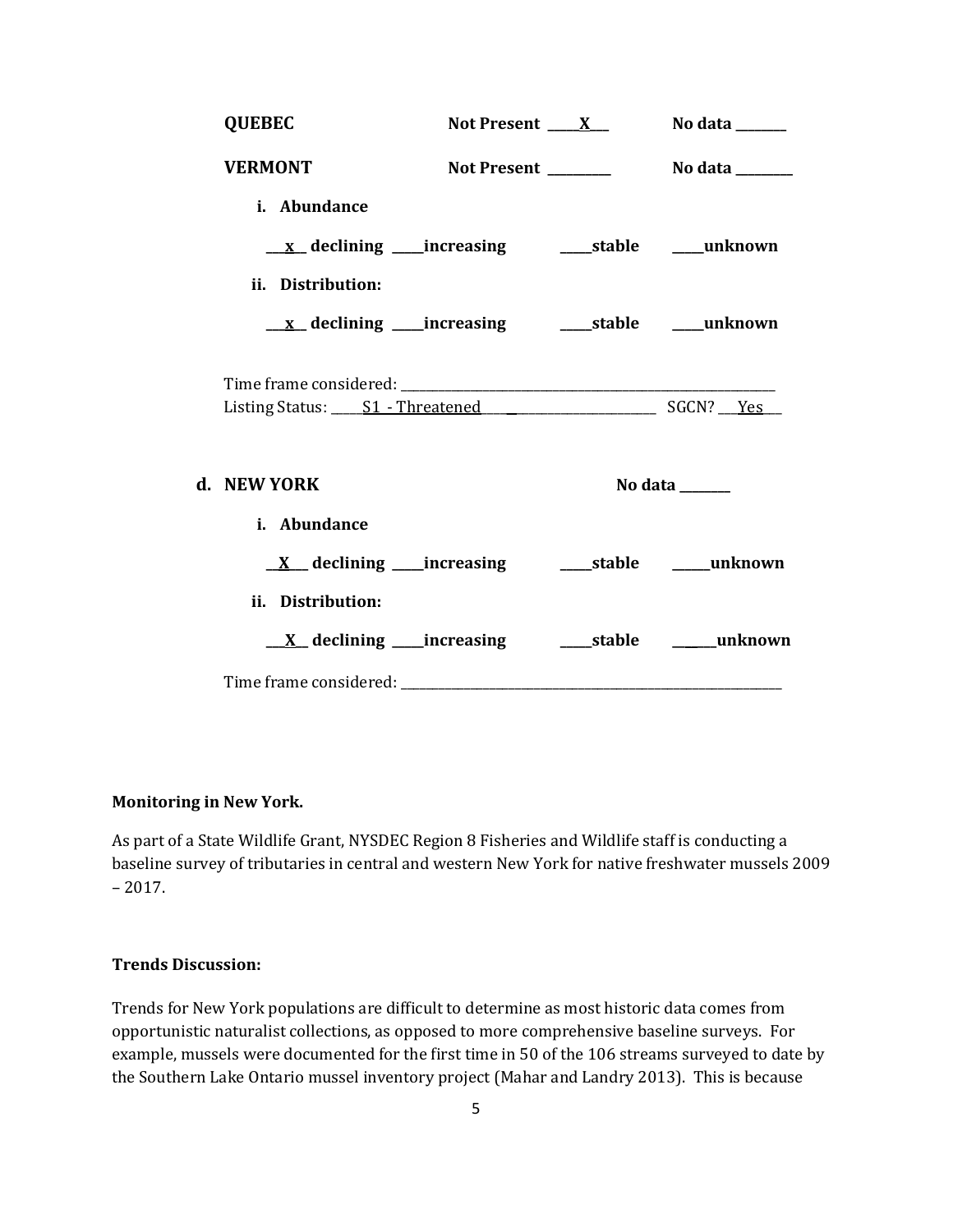many of these streams had never before been surveyed for mussels, not because mussel distribution has dramatically increased. In North America, approximately 2/3 to 34 of native mussel species are extinct, listed as endangered or threatened, or are in need of conservation status (Williams *et al.* 1993, Stein *et al.*2000). Based on New York's Natural Heritage S-rank, sparse historical data, and the plight of North America's freshwater mussels, it is assumed that trends are declining due to a myriad of environmental stressors.



Figure 1. *A. varicosa* distribution in North America (NatureServe 2013).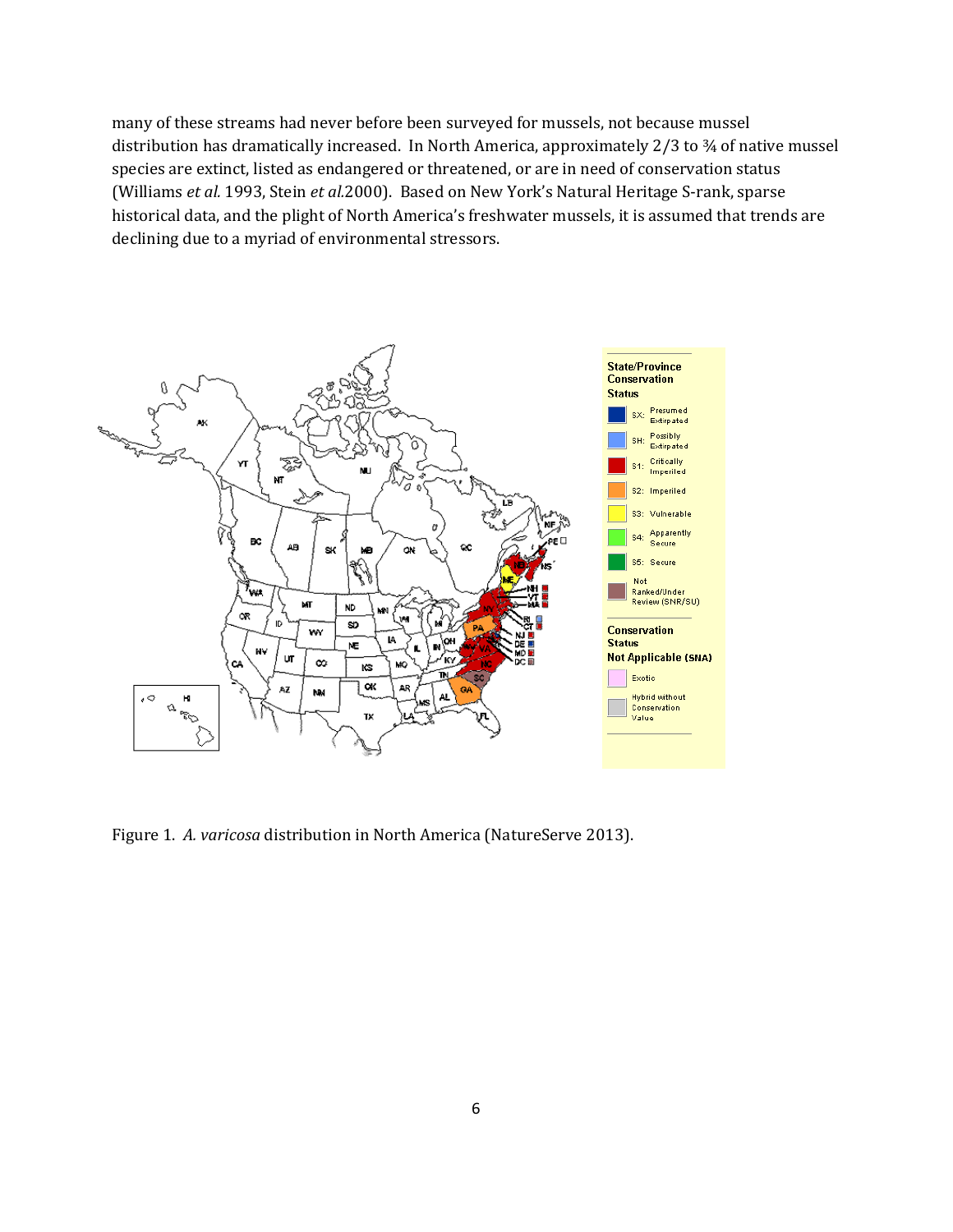

Figure 2. Post 1970 distribution of *A. varicosa* in New York York (Mahar and Landry 2013, Harman and Lord 2010, The Nature Conservancy 2009, New York Natural Heritage Program 2013, White et al. 2011).

## **III. New York Rarity, if known:**

| Historic      | # of Animals | # of Locations                                        | % of State |
|---------------|--------------|-------------------------------------------------------|------------|
| prior to 1970 | unknown      | $\sim$ 10 waterbodies $\sim$ 9 of 56 HUC 8 watersheds |            |
| prior to 1980 |              |                                                       |            |
| prior to 1990 |              |                                                       |            |

#### **Details of historic occurrence:**

In New York, populations in the Housatonic and Passaic basins have apparently disappeared and surveys of eleven historic populations in the Susquehanna basin in 1991 and 1995 turned up only one living animal (Jirka, 1991; Strayer and Jirk, 1997). New York Natural Heritage Program (2013) reported that *A. varicosa* was found in the Unadilla River in late 1960s and in Oaks Creek Index prior to 1935, but in recent surveys no evidence of this species was found in these streams. Populations in the upper Delaware basin and in the Shawangunk Kill in the Hudson basin were sparse and limited in extent (Strayer and Jirka 1997).

| <b>Current # of Animals</b> | # of Locations | % of State                |
|-----------------------------|----------------|---------------------------|
| $>100,000$ live             | 17 waterbodies | 10 of 56 HUC 8 watersheds |

#### **Details of current occurrence:**

*A. varicosa* currently exists in 17 different waterbodies in New York State (Figure 2).

Since 1970, *A. varicosa* has been found in the Susquehanna basin in Sangerfield River (2 sites: 6 live 2008), Chenango River (at least 5 sites: live 2008), Tioughnioga River (live 1996), Otselic River above Whitney Point Dam (1 site: 1 live 1996), and Catatonk Creek (7 sites: at least 18 live 1996) (NY Natural Heritage Program, 2013). In a recent survey of the Susquehanna basin, Harman and Lord (2010) also found live *A. varicosa* in the main stem of the Susquehanna River (at least 5 sites: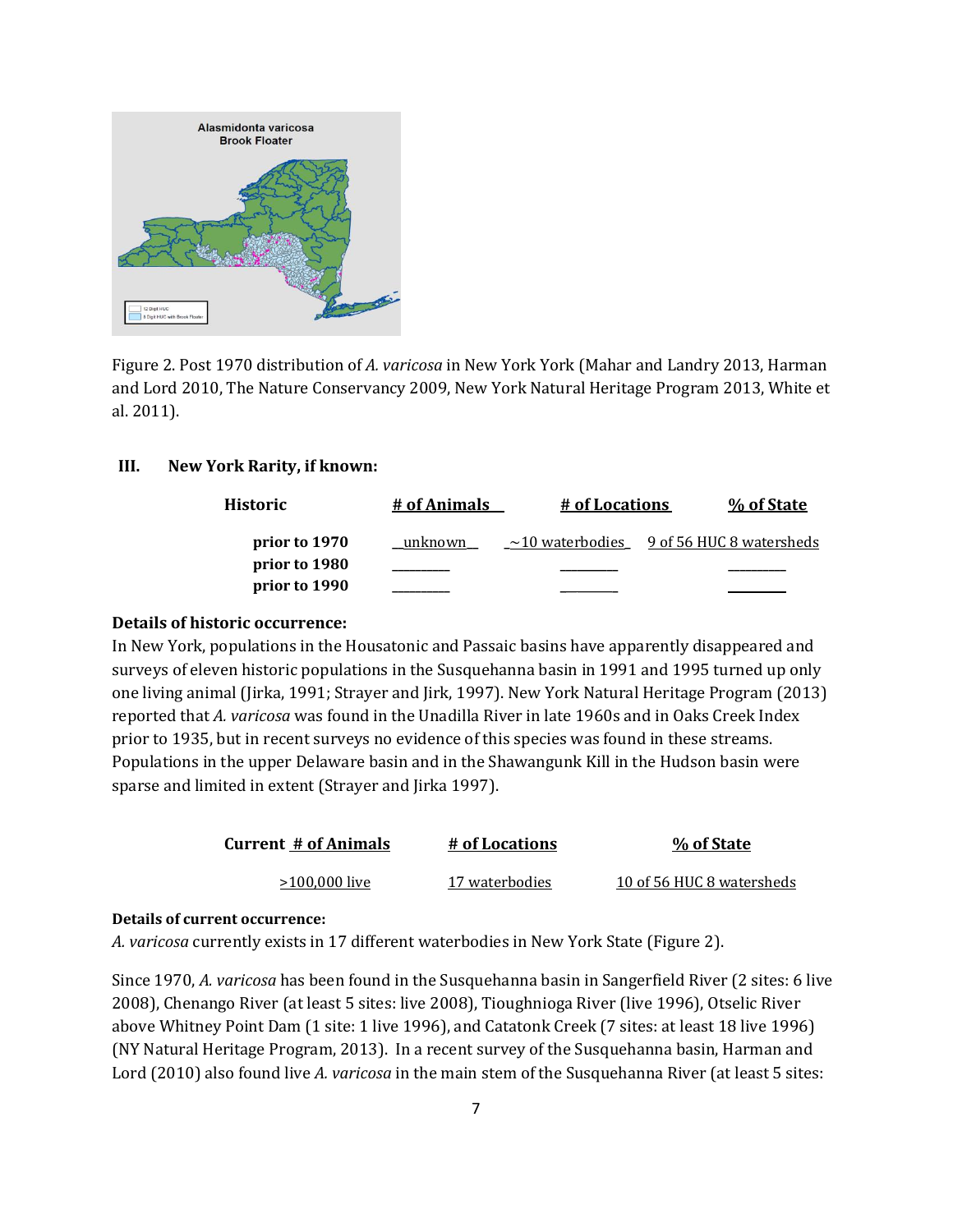23 live), Chenango River, Chemung River (at least 5 sites: 5 live), and West Branch Tioughnioga River (1 site: 2 live).

In the Delaware basin, *A. varicosa* has been found in the Lower Beaver Kill East Branch (1 site: 1 live 2011), East Branch of the Delaware River (1 site: 2 live), its tributary, Twadell Brook, Delaware River from Hancock to Jarvis Point (7 sites: 9 live 2002), and the Neversink River between Woodbridge and Huguenot (13 sites, 129 live 2002), as well as its tributary, Sheldrake Stream (NY Natural Heritage Program 2013). In New York, only the Neversink River population is large, at approximately 100,000 animals (Strayer and Jirka 1997).

This species has also been found in Upper Hudson basin at Shawangunk Kill (3 sites: 4 live 1992, but not since), the Lower Hudson basin at Mahwah River (old shell 1994), and in the Connecticut coastal basin at Waebatuck and Wassaic Creeks (old shell 2010) (NY Natural Heritage Program 2013).

# **New York's Contribution to Species North American Range:**

| % of NA Range in New York | <b>Classification of New York Range</b> |  |
|---------------------------|-----------------------------------------|--|
| $\frac{100}{2}$ (endemic) | Core                                    |  |
| $-76-99$                  | $X$ Peripheral                          |  |
| $51-75$                   | ___ Disjunct                            |  |
| 26-50                     | Distance to core population:            |  |
| $X$ 1.25                  | 145 miles                               |  |

## **IV. Primary Habitat or Community Type:**

- **1.** Small River; Moderate-High Gradient; Moderately Buffered, Neutral; Transitional Cool
- **2.** Medium River; Low Gradient; Assume Moderately Buffered (Size 3+ rivers); Warm
- **3.** Small River; Low Gradient; Moderately Buffered, Neutral; Transitional Cool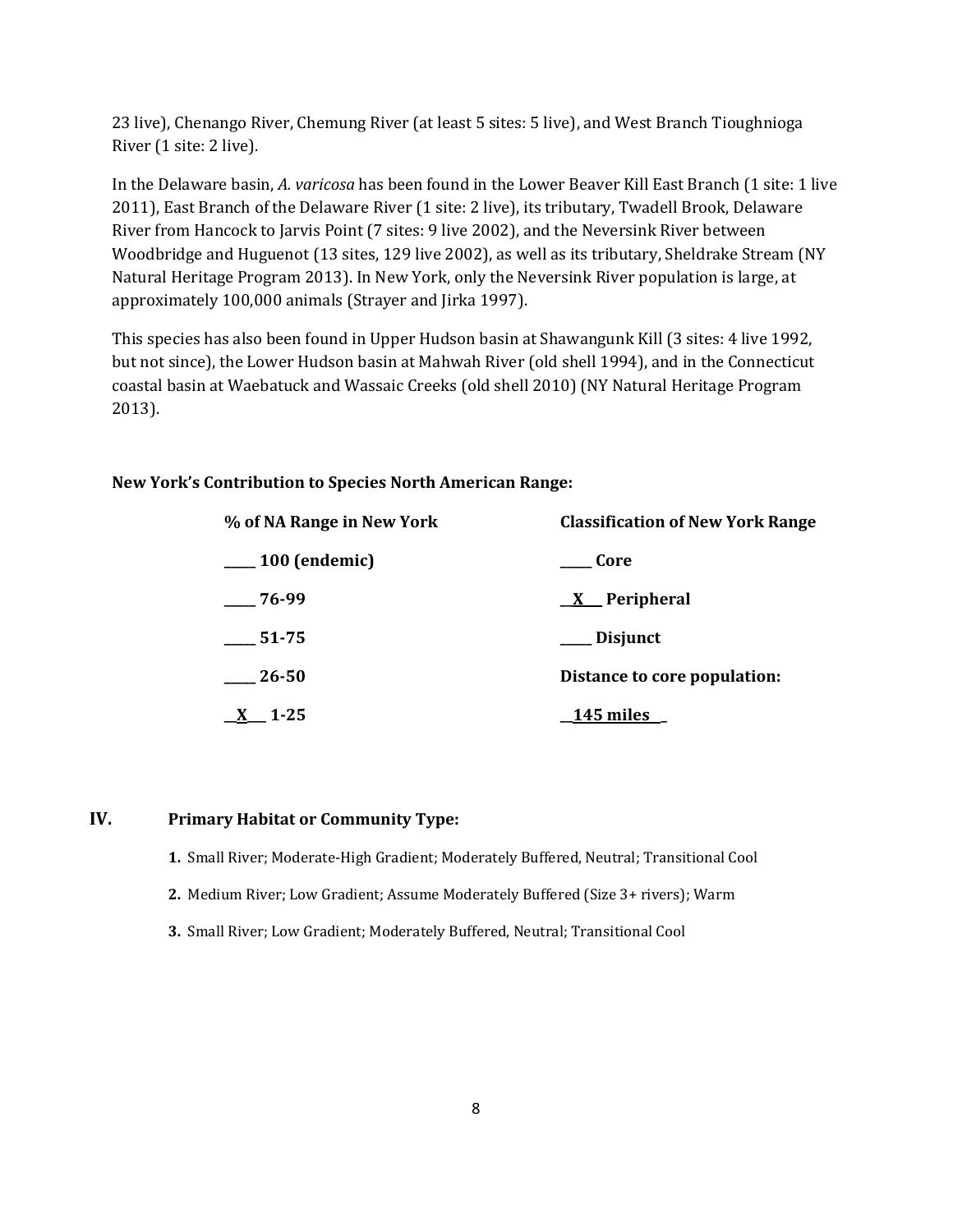| <b>Habitat or Community Type Trend in New York:</b>                               |              |  |  |  |
|-----------------------------------------------------------------------------------|--------------|--|--|--|
| <b>____</b> Declining _____ Stable ______ Increasing _____ <u>_ X</u> ___ Unknown |              |  |  |  |
|                                                                                   |              |  |  |  |
| <b>Habitat Specialist?</b>                                                        | $X = Yes$ No |  |  |  |
| <b>Indicator Species?</b>                                                         |              |  |  |  |

# **Habitat Discussion:**

*A. varicosa* is strictly a running-water species and never occurs in lakes or reservoirs. It is said to favor gravelly riffles, sandy shoals, and stable habitats such as coarse sand and gravel in creeks and small rivers (Clarke 1981, Nedeau et al. 2000, Strayer and Jirka 1997), although Strayer and Ralley (1993) found no consistent substrate preference. It is thought to prefer low to moderate flow velocities. In fast water, they often will be found clustered in protected areas such as behind boulders and near banks (Nedeau 2008).

In general, *A.varicosa* is more common in upper portions of large watersheds with intact upland forest but is absent from headwater streams and high-gradient river reaches prone to scour (Nedeau 2008). It is found most frequently in nutrient-poor streams with low calcium levels, low nutrients, and good water quality (Nedeau 2008, Strayer and Jirka 1997). This species may be intolerant of the many stressors related to dams, urban areas, and other land uses that affect the quality of water and habitat (Nedeau 2008). Where it occurs, it is usually uncommon (Strayer and Jirka 1997).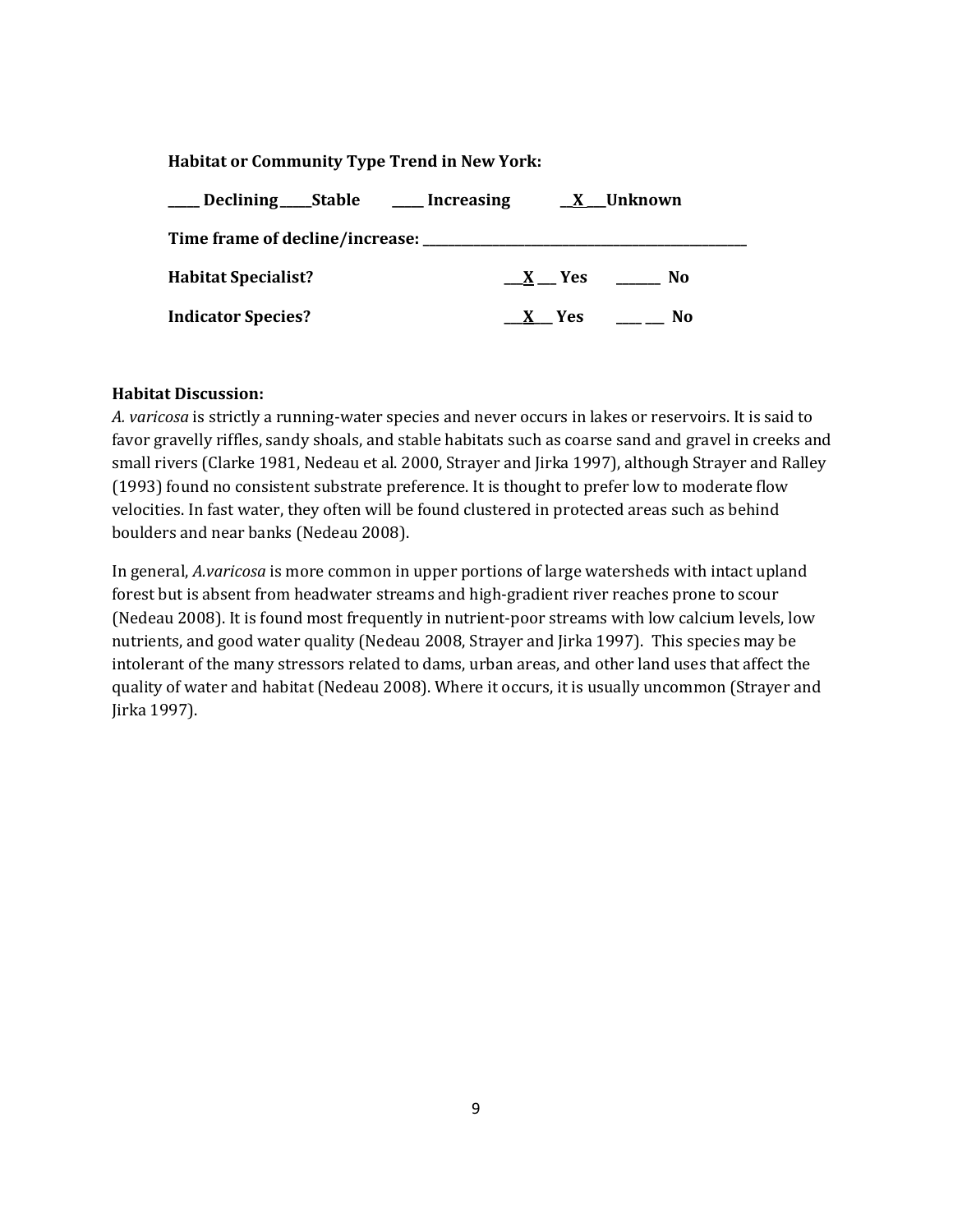- **V. New York Species Demographics and Life History**
	- **\_\_X\_\_\_ Breeder in New York**
		- **\_\_\_X\_\_ Summer Resident**

**\_\_X\_\_\_ Winter Resident**

**\_\_\_\_\_ Anadromous**

**\_\_\_\_\_ Non-breeder in New York**

- **\_\_\_\_\_ Summer Resident**
- **\_\_\_\_\_ Winter Resident**
- **\_\_\_\_\_ Catadromous**
- **\_\_\_\_\_ Migratory only**
- **\_\_\_\_\_Unknown**

### **Species Demographics and Life History Discussion:**

Upstream males release sperm into the water. Females downstream take up the sperm with incoming water. Fertilization success may be related to population density, with a threshold density required for any reproductive success to occur. Eggs are fertilized within the female. Like nearly all North American mussels, *A.varicosa* must parasitize an often specific vertebrate host to complete its life cycle. It is suspected that some mussel populations are not recruiting because their hosts no longer occur with them. Once released by the female, glochidia must acquire a suitable host or die, usually within 24-48 hours. After attaching to a suitable host, glochidia encyst, usually at the fish's gills or fins and receive food and dispersal. Once the glochidia metamorphose into juveniles, they drop from the host. If they land in suitable habitat, they will burrow into the substrate, where they may remain for several years (Watters et al. 2009).

While passive movement downstream may occur, in the adult form, freshwater mussels are basically sessile; movement is limited to a few meters of the lake or river bottom. The only time that significant dispersal can take place is during the parasitic phase. Infected host fishes can transport the larval unionids into new habitats, and can replenish depleted populations with new individuals. Dispersal is particularly important for genetic exchange between populations. Dispersal is likely to be a slow process for mussels which use resident fishes with limited home ranges as their hosts (COSEWIC as cited in NatureServe 2013).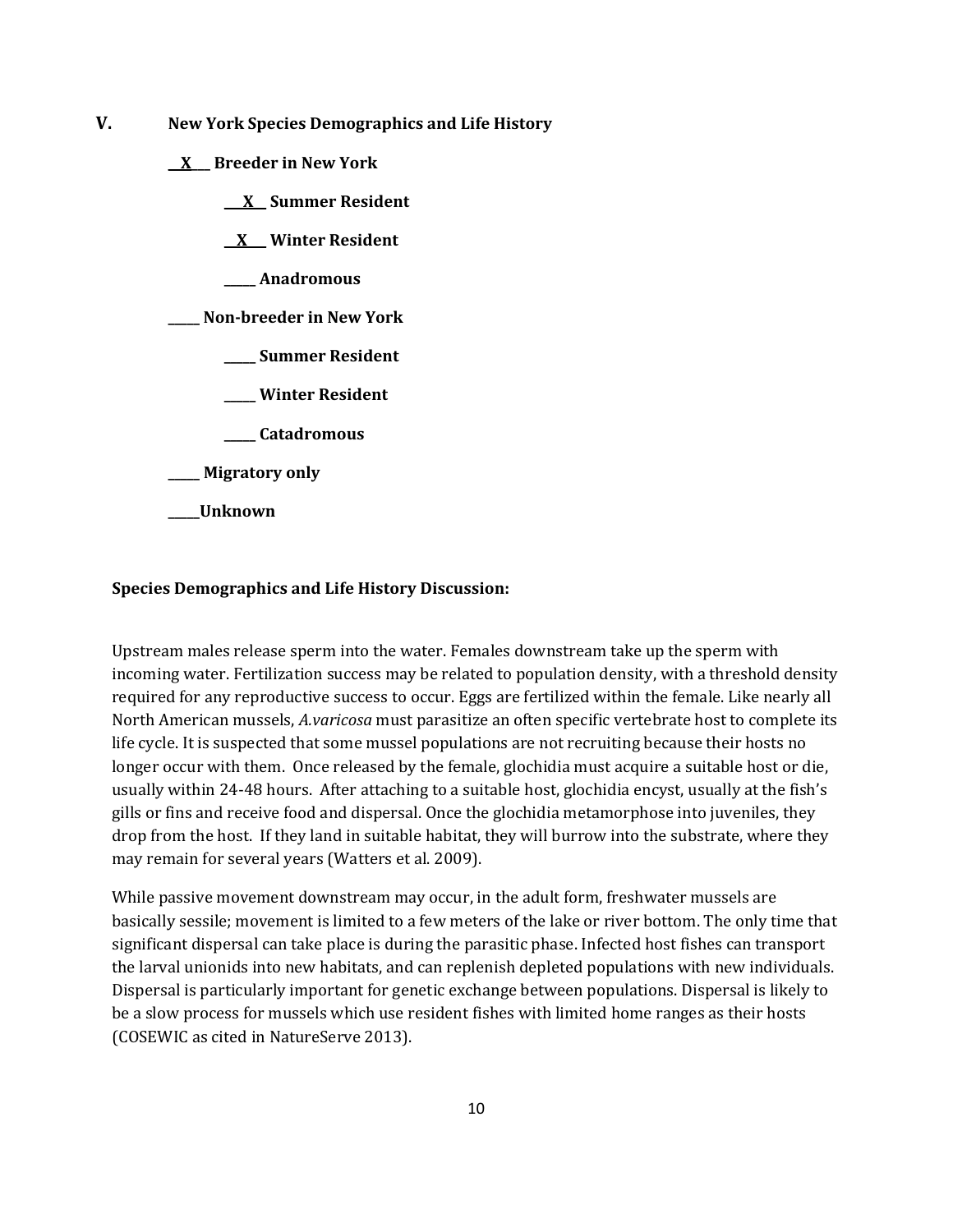This species has a periodic life history strategy, characterized by moderate to high growth rate, low to intermediate life span, age at maturity, and fecundity, but generally smaller body size than opportunistic species. Most species are long-term brooders. This life history strategy is considered an adaptation to allow species to persist in unproductive habitats or habitats that are subject to large-scale, cylindrical environmental variation or stress (Haag 2012).

This species is bradytictic, with fertilization occurring in the summer (August) and glochidia released the following spring (May) (Nedeau 2008, Clarke, 1981, Ortmann 1919). In Maine, release of glochidia occurs from April to June (and possibly later) (Nedeau et al. 2000). Probable hosts include long-nose dace (*Rhinichthys cataractae*), black-nose dace (*Rhinichthys atratulus*), slimy sculpin (*Cottus cognatus*), golden shiner (*Notemigonus crysoleucas*), pumpkinseed (*Lepomis gibbosus*), yellow perch (*Perca flavescens*), margined madtom (*Noturus insignis*), and tessellated darter (Nedeau, 2008, Strayer and Jirka 1997). No studies, however, have confirmed glochidial host transformation under natural conditions (NatureServe 2013). The life span of *A. varicosa* may be similar to that of *Alasmidonta marginata*, 12 years.

### **VI. Threats:**

#### **Agricultural Runoff**

Agricultural practices in the basins with *A. varicosa* populations may be sources of siltation and pollution. Although only 27 percent of the land in the New York portion of the Susquehanna basin is agriculture (Homer et al. 2007) the large majority of this agriculture is located adjacent to streams, many of which are identified as *A. varicosa* habitat. While this holds for most streams in the basin, it is particularly true of the Chenango River, and Catatonk Creek, and portions of the Susquehanna River (New York State Landcover 2010). Most of the Delaware basin is in forest land, however, land adjacent to the lower reaches of the Neversink River, where New York's largest *A. varicosa* populations are found, is dominantly cultivated cropland. The land adjacent to where *A. varicosa* has been found in the Shawangunk Kill, Lower Hudson, is a mix of cultivated crops, pasture, and developed land (New York State Landcover 2010). Aquatic habitats lacking vegetated buffers of adequate width are threatened by runoff from urban areas, roads, lawns, and agricultural land (Gillis 2012). If best management practices are not closely adhered to, mussel habitat adjacent to wood harvest or agricultural land is subjected to pesticide, fertilizer, and silt/sediment runoff. During recent mussel surveys in Western and Central New York, it has been documented that sufficient vegetated riparian buffers are often lacking along known mussel streams (Mahar and Landry, 2013), indicating that runoff is a major threat to resident mussel populations.

The presence of pesticides and fertilizers in our rural watersheds is nearly ubiquitous (Haag 2012). And because pesticides and their associated surfactants adsorb onto sediment particles, sedimentation may act as a vector for their transport into the aquatic system (Haag 2012). Mussels are more sensitive to pesticides than many other animals (Watters et al. 2009). Although effects of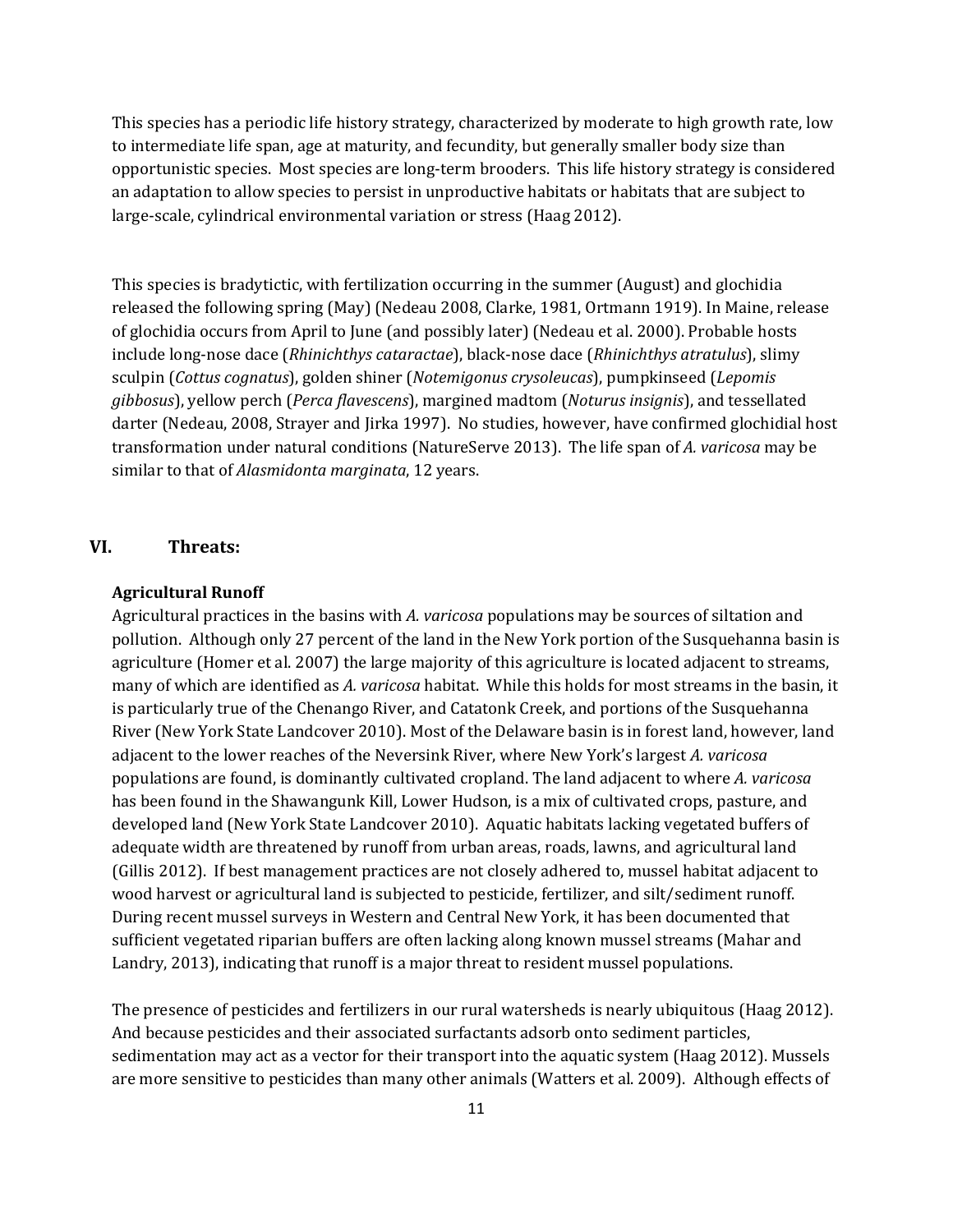pesticides are species-specific, sub-lethal levels of PCBs, DDT, malathion, and other compounds inhibit respiratory efficiency and accumulate in the tissues. Atrazine and permethrin at sublethal concentrations reduced juvenile growth (Bringolf et al. 2007a, 2007b) and environmental levels of atrazine altered mussel movement and aggregation behavior (Flynn and Spellman 2009). Pesticides can affect mussels in many ways, but the full range of long-term effects remains unknown (Haag 2012).

Fertilizer runoff is also a concern. High inputs of nitrogen from fertilizers can cause increases in ammonia in the water and the substrate, leading to direct toxicity for a wide range of mussel species. Mussels, especially in their early life stages, are more sensitive to un-ionized ammonia than other organisms, and high sensitivity is seen across a range of species and life histories (Haag 2012). In addition, ammonia adsorbs to sediment particles, resulting in higher nitrogen concentrations in the substrate than in the overlying water. The nitrogen present in the interstitial spaces in the substrate is thought to result in juvenile mortality and to prevent recruitment by some mussel species (Strayer and Malcom 2012). Studies have suggested decreasing sediment loads entering aquatic systems as the best way to decrease the impact of numerous stressors for mussels in general (Roley et al. 2012).

#### **Runoff From Developed Land**

All 17 New York waterbodies that host *A. varicosa* populations are intermittently bordered by interstate highways, state routes, and/or local roads, and residences (New York State Landcover 2010). *A. varicosa* habitat receives storm water runoff from the municipalities of Corning, Painted Post, Cortland, Endicott, Waverly, Binghamton and its suburbs, Whitney Point, Green, and Norwich in the Susquehanna basin; Callicoon and Port Jarvis in the Delaware basin; and Crawford in the lower Hudson Basin (New York State Landcover 2010). These developed areas are likely sources of stormwater runoff containing metals and road salts (Gillis 2012). Mussels are particularly sensitive to heavy metals, more so than many other animals used in toxicological tests (Keller and Zam 1991). Low levels of metals may interfere with the ability of glochidia to attach to the host (Huebner and Pynnonen 1992), suggesting that U.S. EPA ambient water quality criteria may not adequately protect mussels from toxic metals (Wang et al. 2011). In addition, increases in salinity from the runoff of salt used for clearing roads in winter may be lethal to glochidia and juvenile mussels (Keller and Zam 1991, Liqouri and Insler 1985, Pandolfo et al. 2012). Based on these studies, the U.S. EPA's ambient water quality criterion for acute chloride exposures may not be protective of all freshwater mussels (Pandolfo et al. 2012).

### **Treated and Untreated Waste Water**

In the Susquehanna basin, known *A. varicosa* sites are located downstream from nine City of Binghamton combined sewer outflow (CSO) outfalls ("Combined Sewer Overflow" 2012). In addition, *A. varicosa* habitat receives storm water runoff and treated waste water from the municipalities of Corning, Painted Post, Cortland, Endicott, Waverly, Binghamton and its suburbs, Whitney Point, Green, and Norwich in the Susquehanna basin; Callicoon and Port Jarvis in the Delaware basin; and Crawford in the lower Hudson basin (SPDES 2007). Recent studies show that mussel richness and abundance decrease with increased proximity to sewage effluent (Wildenberg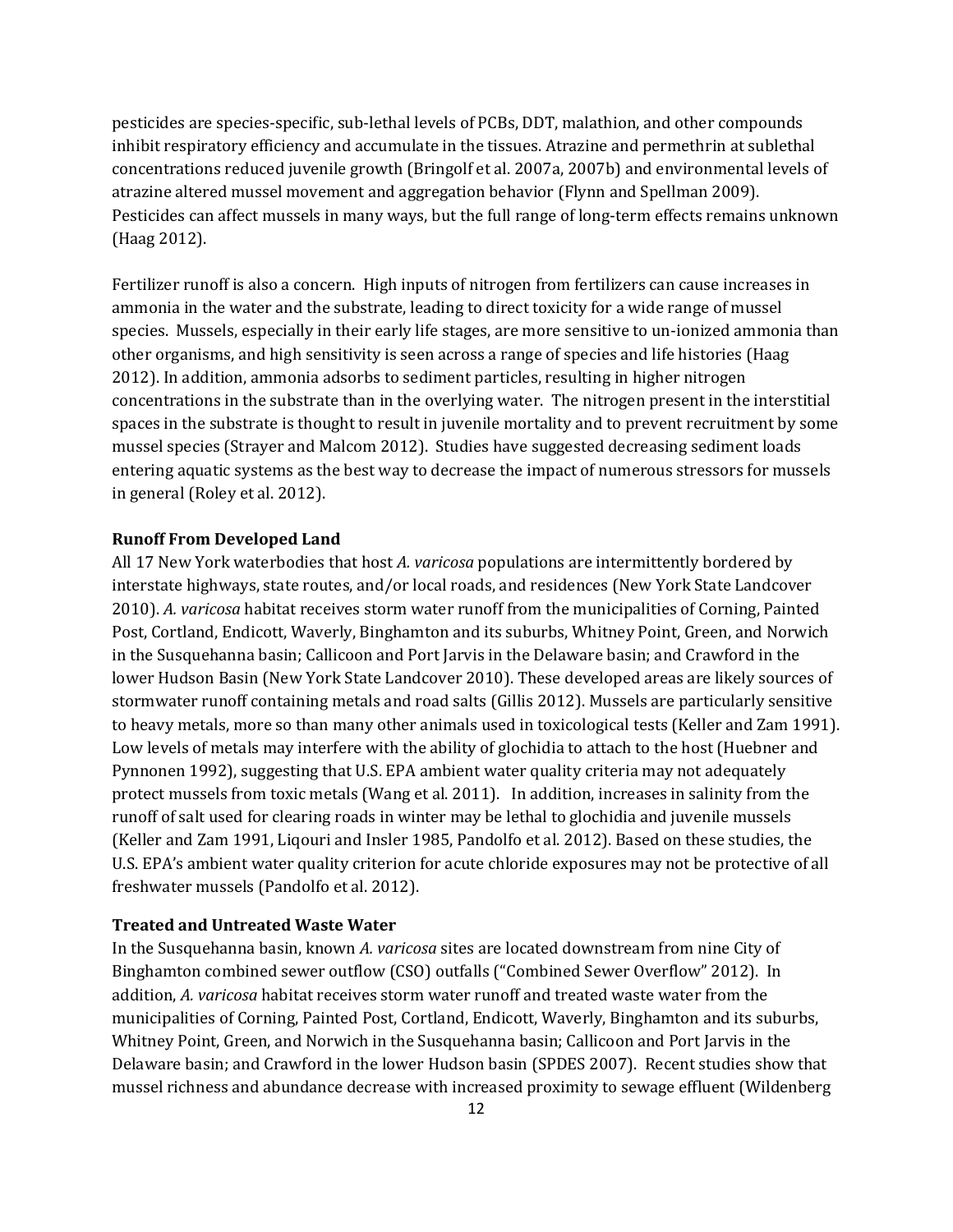2012). The input of biomaterial from waste water treatment plants depletes dissolved oxygen levels, negatively impacting mussels. Ammonia from wastewater treatment plants has been found to be toxic to glochidia (Goudraeu et al. 1993) and at sub-lethal exposure, adult mussels exhibit decreased respiratory efficiency (Anderson et al*.* 1978). Endocrine disrupters from pharmaceuticals are also present in municipal sewage effluents and are increasing common in rivers and lakes (Haag 2012). In mussels, chronic exposure to estrogenic compounds in effluents caused feminization of male mussels, but these individuals did not produce eggs, suggesting major disruption of reproductive function (Gagne et al. 2011). The long term effects of these compounds on mussels are unknown (Haag 2012). It should be noted that in the Susquehanna Basin, Harman and Lord (2010) found no evidence that waste water treatment plants were responsible for reductions in mussel species of greatest conservation need.

#### **Flood Control Projects**

In the Susquehanna basin, large stretches of *A. varicosa* habitat has been found within or adjacent to stream reaches shaped by levee and/or floodwall flood control projects in Gang Mills on the Tioga River, Corning/Painted Post on the Chemung River, Nichols on the Susquehanna River, Vestal on the Susquehanna River, Binghamton on the Susquehanna and Chenango Rivers, Port Dickinson and Oxford on the Chenango River, and Whitney Point on the Tioughnioga River ("New York State Flood Protection" 2013). Additionally, many smaller streams have been channelized and bermed by landowners and highway departments to protect farm fields and other structures. These structures confine larger rivers, preventing the river from inundating its natural floodplains and wetlands to minimize flood damage. Channelization and dredging associated with flood control projects are catastrophic to mussels and have been implicated in the decline of some populations (Watters et al. 2009). The result of these projects is altered seasonality of flow and temperature regimes, increased stream velocities, unstable substrates, changed patterns of sediment scour and deposition, including streambank erosion, altered transport of particulate organic matter (the food base for mussels), and a general degradation of stream habitat (Benke, 1999, Yeager, 1993, Nedeau 2008).

#### **Other Habitat Modifications**

In addition to channelization and regular channel dredging for maintenance of flood control structures, other ecosystem modifications such as instream work associated with bridge replacement and vegetation removal kill mussels and destroy their habitat. For example, dredging for vegetation removal has been shown to remove up to 23% of mussels in spoils (Aldridge 2000). Further evidence for disruption was provided by mussel surveys adjacent to approximately 20 river miles of Conewango Creek that had been channelized and straightened in the first half of the 20th century. The resulting "dredge" had no riffle or run habitat and sites just below and above this channelized section contained few or no mussels (The Nature Conservancy 2009). Although limited in geographic scope these habitat modification activities have long term impacts on mussels and their distribution (Aldridge 2000).

#### **Invasive Species**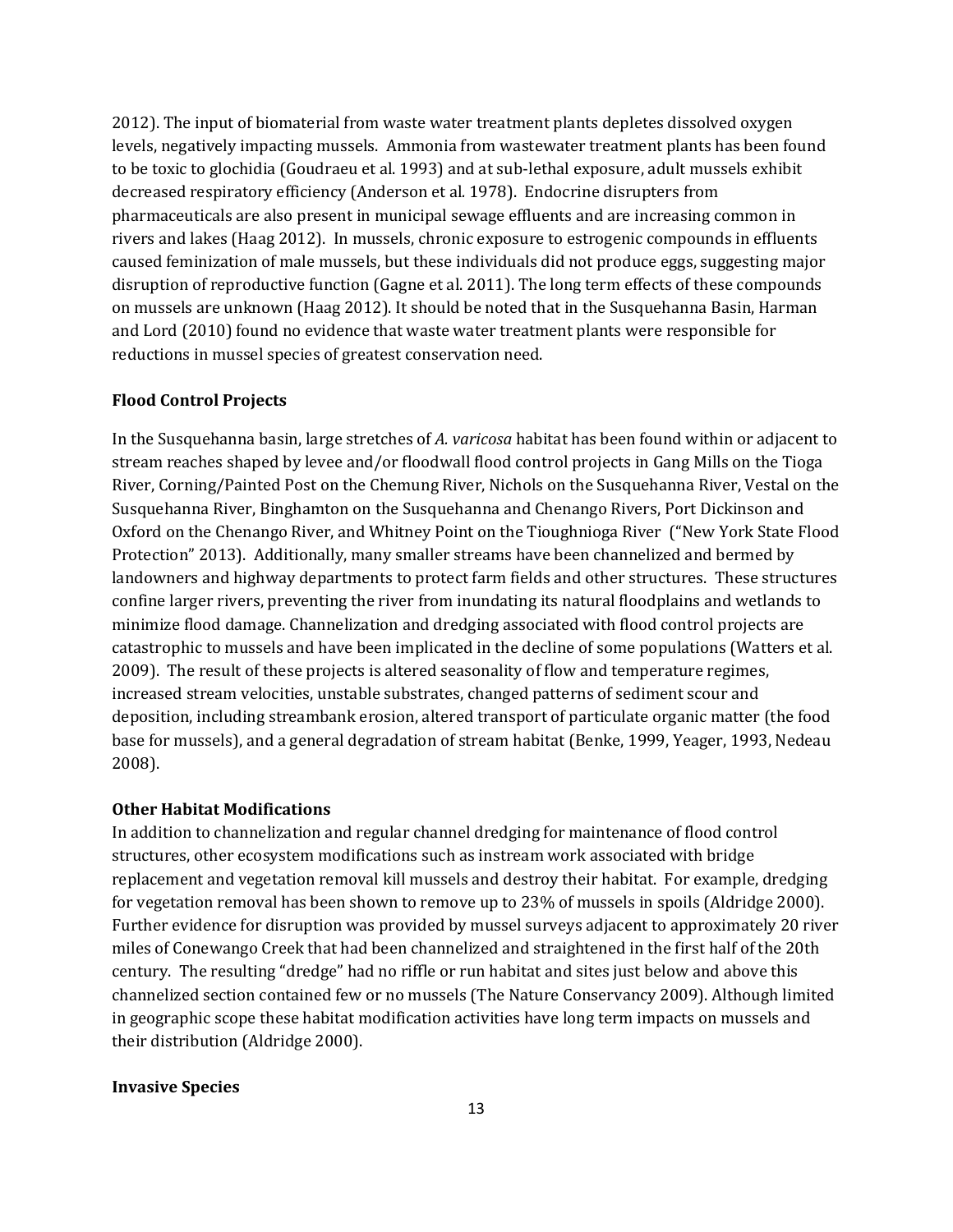Invasive zebra mussels (*Dreissena polymorpha*) pose a threat to *A. varicosa* populations in the Chenango River, particularly downstream of Eastonbrook Reservoir in Madison County, the West Branch of the Tioughnioga River near Cortland, and in the Susquehanna River at Binghamton and south of Copperstown (Harman and Lord 2010, iMapInvasives, 2013). Harman and Lord (2010) note that zebra mussels are moving downstream from these headwater areas on the Susquehanna and are fouling and killing native pearly mussels. Zebra mussels have been repeatedly cited as a threat to native mussel populations (Strayer and Jirka 1997, Watters et al. 2009). En masse, Dreissenids outcompete native mussels by efficiently filtering food and oxygen from the water. They reduce reproductive success by filtering native mussel male gametes from the water column and they can foul the shells of the native mussels to the point that their valves can no longer open. In heavily invested areas, they may transform a habitat by hardening the substrate, such that dislodged mussels are not able to rebury (USFWS 1994).

Didymo (*Didymosphenia geminata*), a filamentous diatom, can form extensive mats that can smother stream bottoms and occlude habitat for mussels (Nedeau 2008) This invasive has been found in the East Branch of the Delaware River. If it becomes as abundant in the Delaware Basin as it has elsewhere, it could have enormous negative consequences for mussels, including *A. varicosa* (Nedeau 2008).

### **Water Temperature Changes**

Temperature induced changes in fish communities could have a profound influence on the availability of hosts for freshwater mussels. Mussels, like *A. varicosa*, that inhabit small streams and rivers and rely on fish adapted for cooler water, such as several species of dace, minnows, sculpins, and darters, might be most affected by factors such as climate change or the removal of shaded buffers (Nedeau 2008). Pandolfo (2008) preformed a study in which the upper and lower temperature thresholds from several species of mussels, including *A. varicosa*, were determined. It was discovered that, compared to the other species tested, *A. varicosa*, seemed to be the most thermally tolerant, however, in a recent assessment of New York's at-risk species to climate change, Schlesinger et al. (2011) ranked *A. varicosa* as "extremely vulnerable". This indicates that abundance and/or range extent within New York is extremely likely to substantially decrease or disappear by 2050. Gailbreth et al. (2010) recently showed how regional climate patterns coupled with changing local water regimes and management strategies have shifted mussel populations from thermally sensitive species to thermally tolerant species.

#### **Impoundments – Range wide**

Range wide, impoundments likely contributed to the reduced distribution that we see today. Vaughn and Taylor (1999) observed a mussel extinction gradient with a gradual, linear increase in mussel species richness and abundance with increasing distance downstream from impoundments. Species and their hosts that require shallow, oxygenated, fast-flowing water quickly are eliminated. Continuously cold water from both increased water depth upstream of the dam and dam discharges downstream of the dam may prevent reproduction. Impoundment increases silt load and eutrophication, resulting in changes in the fish fauna, and therefore the availability of hosts. Dams represent distributional barriers to fish hosts, and therefore to the mussels themselves. The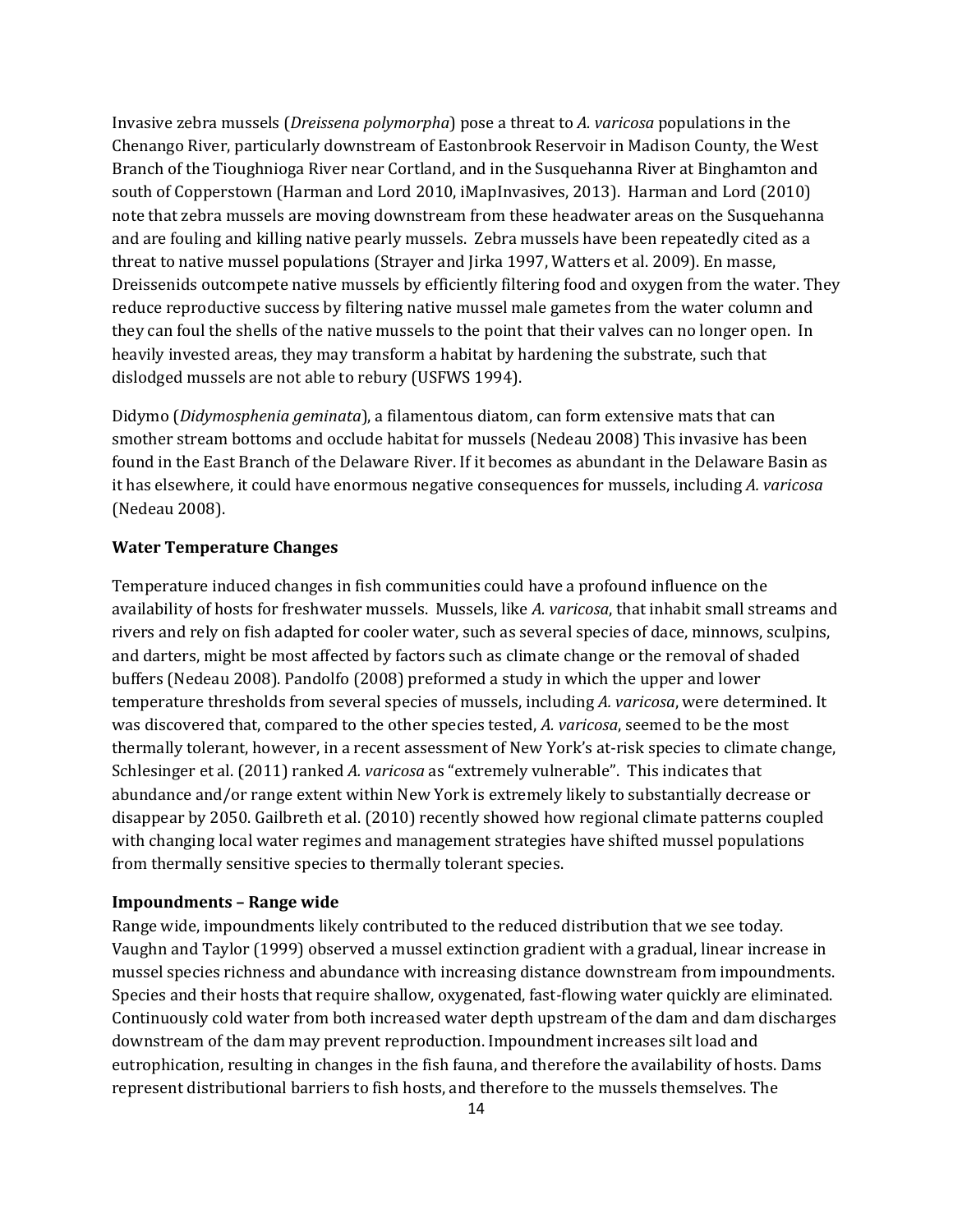zoogeographic patterns of several species suggest a dam-limited range. Dams also act as sediment traps, often having many feet of silt and debris caught on their upstream side. These areas generally are without mussels. Below the dam, the tailwaters often have dense mussel beds, as these reaches are the only areas left that still have oxygenated, fast moving water. This is exemplified by the distribution of beds in the lower Muskingum River, Ohio (Stansbery and King 1983, ESI 1993c).

In addition, improperly sized and poorly installed or poorly maintained culverts have impacts similar to dams in that they fragment habitat, preventing the movement by host fish, and effectively isolating mussel populations. And because culverts are located at nearly every road-stream intersection, there is the potential for landscape level fragmentation of mussel habitat.

#### **Are there regulatory mechanisms that protect the species or its habitat in New York?**



New York State Environmental Conservation Law, § 11-0535. 6 NYCRR Part 182: Endangered and Threatened Species of Fish and Wildlife; Species of Special Concern; Incidental Take Permits

Mussel habitats receive some generic protection under several New York State regulations (NYCRR) promulgated under the authority of the New York Environmental Conservation Law (ECL), specifically Part 608 of the NYCRR: Use and Protection of Waters, and Part 617 of the NYCRR: State Environmental Quality Review (SEQR). Part 608 provides protection of some mussel habitats by regulating and requiring environmental review of the modification or disturbance of any "protected stream", its bed or bank, and removal of sand, gravel or other material from its bed or banks (608.2 Disturbance of Protected Streams). This does not provide adequate protection of mussels and their habitats as it only protects streams or particular portions of a streams for which there has been adopted by NYSDEC or any of its predecessors any of the following classifications or standards: AA, AA(t), A, A(t), B, B(t) C(t), or Streams designated (t)(trout) also include those more specifically designated (ts)(trout spawning). Mussel habitats may also receive some additional protections as the construction, repair, breach or removals of dams, and the excavation and placement of fill in navigable waters are subject to regulation and environmental review under Part 608, 608.3 and 608.5 respectively. Under part 608, projects requiring a permit can be conditioned by NYSDEC to include best management practices, such as sediment and erosion protections. Through the review process, these projects can also be modified to reduce impacts in order to meet permit issuance standards.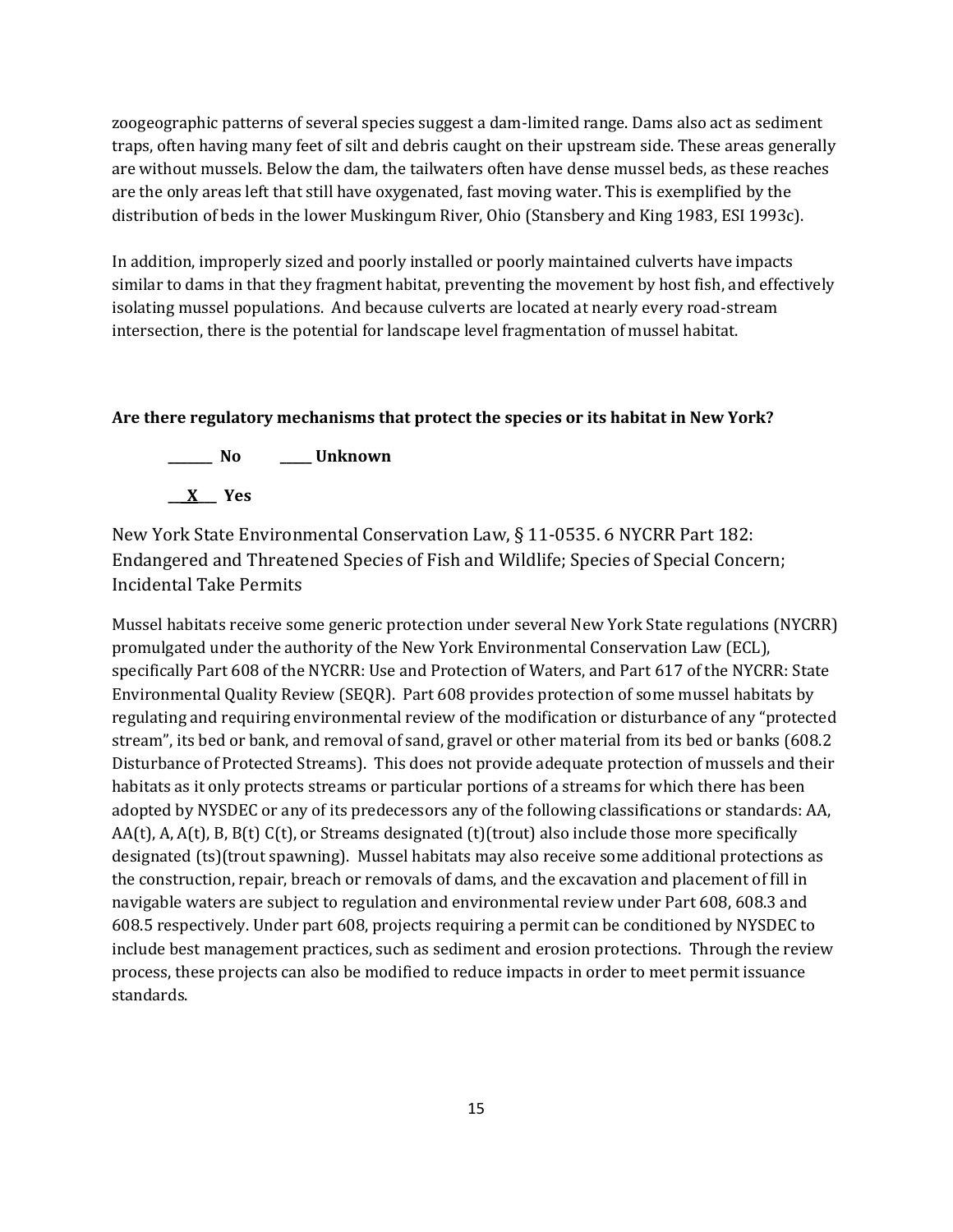Under Part 608, protection of unlisted species of mussels is general and relatively limited. More importantly, Class C and D waters with mussels do not receive protection under these regulations. A significant portion of the New York's mussel resources occur within Class C and D waters. An additional but not insignificant gap in protection occurs because agricultural activities consisting of the crossing and re-crossing of a protected stream by livestock or wheeled farming equipment normally used for traditional agricultural purposes or of withdrawing irrigation water in a manner which does not otherwise alter the stream, are exempt from these regulations and environmental review.

Water quality certifications required by Section 401 of the Federal Water Pollution Control Act, Title 33 United States Code 1341(see subdivision (c) of this Section) may provide protection for freshwater mussels and their habitats from some activities that would potentially have adverse impacts by regulating construction or operation of facilities that may result in any discharge into navigable waters. Water quality certifications set water quality-related effluent limitations, water quality standards, thermal discharge criteria, effluent prohibitions and pretreatment standards for projects on navigable waters.

The State Environmental Quality Review (SEQR, Part 617 NYCRR) may also protect mussels and their habitats by requiring the consideration of environmental factors into the existing planning, review and decision-making processes of state, regional and local government agencies for activities that require discretionary approval. SEQR requires the preparation of an Environmental Impact Statement, including an alternatives analysis, for those activities that may result in a substantial adverse change in ground or surface water quality; a substantial increase in potential for erosion, flooding, leaching or drainage problems; the removal or destruction of large quantities of vegetation or fauna; substantial interference with the movement of any resident or migratory fish or wildlife species; impacts on a significant habitat area; substantial adverse impacts on a threatened or endangered species of animal or plant, or the habitat of such a species; other significant adverse impacts to natural resources; or, a substantial change in the use, or intensity of use, of land including agricultural, open space or recreational resources, or in its capacity to support existing uses.

New York State has numerous laws and regulations that both directly or indirectly protect waters of the state (mussel habitats) including regulations governing direct discharges to surface and groundwater, storm water, agricultural activities, pesticides, flood control, and dams. Without these regulations, mussels would certainly be in worse shape; however, most of these generic protections are not adequate in scope or specific enough to mussel threats to protect the mussel resources of New York State.

**Describe knowledge of management/conservation actions that are needed for recovery/conservation, or to eliminate, minimize, or compensate for the identified threats:**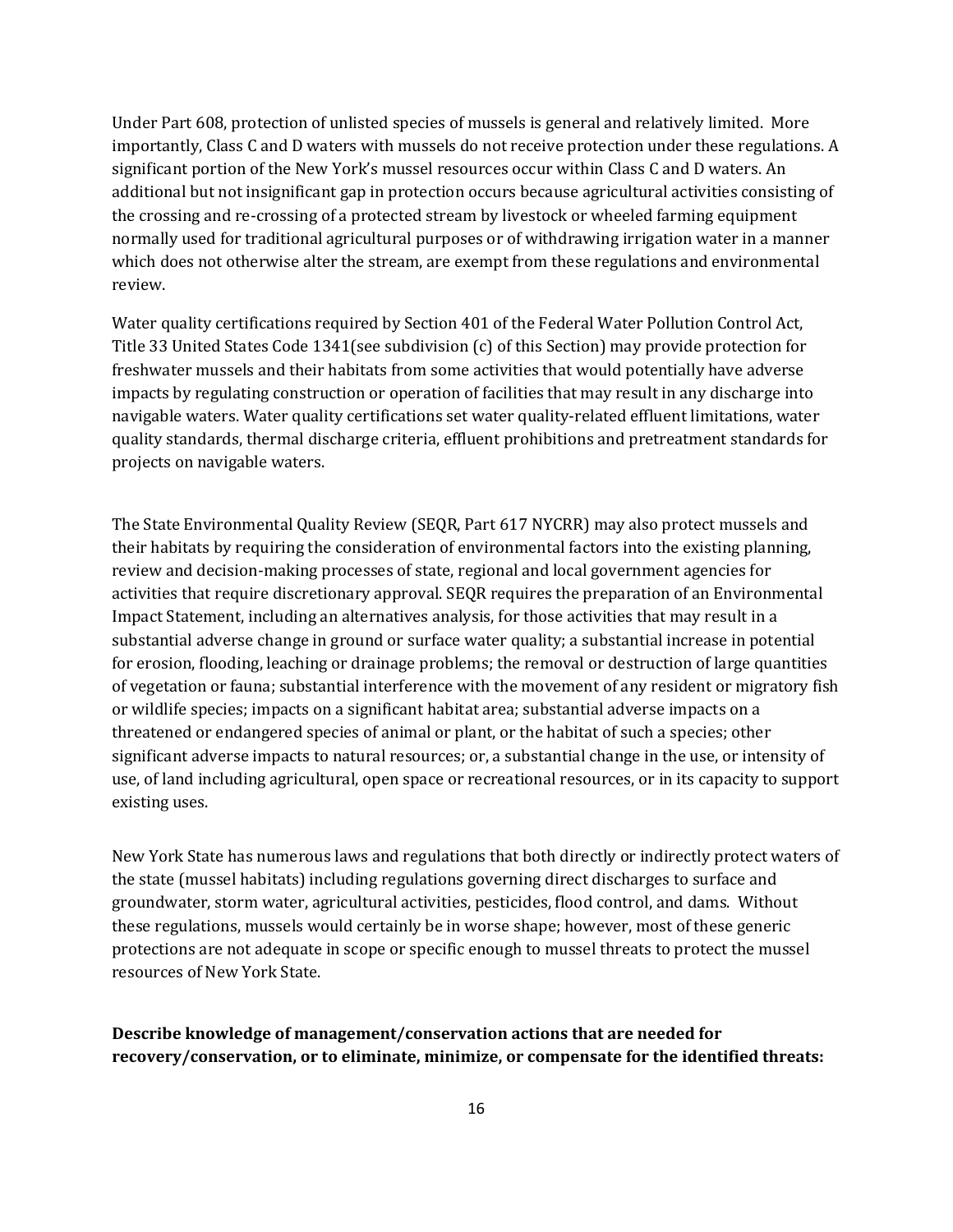- Modify marine mussel regulations or the definition of protected wildlife in NYCRR to clarify that freshwater mussels are protected under ECL. Current regulations could be interpreted that freshwater mussels may only be protected as shellfish without a season within the Marine District.
- Through landowner incentive programs or regulation, riparian buffers, particularly those that also provide shade, should be added/maintained/widened, along agricultural fields, subdivisions, and along major roads to decrease the levels of nitrogen, pesticides, sediment, heavy metals, and salts from entering these aquatic systems, as well as to moderate water temperature. Studies have suggested decreasing sediment loads entering aquatic systems as the best way to decrease the impact of numerous stressors for mussels in general (Roley et al 2012).
- Require all state agencies to maintain appropriate vegetative buffers along streams, rivers and lakes on state-owned or state managed properties.
- Coordinate with local wastewater treatment facilities to improve ammonia removal of treated discharge. This has been documented as a threat to Unionids at multiple life stages, and therefore needs to be addressed (Gillis 2012).
- Establish a protocol where as DEC staff work closely with Flood control management to reduce or impacts to native mussels during maintenance flood control projects.
- Update wastewater treatment facilities in Binghamton to eliminate combined sewer outflows.
- Monitor the Delaware River system for the spread of Didymo.
- Replace culverts that disrupt aquatic habitat connectivity to allow for passage of small fish species.
- NYSDEC should consider sensitivity of freshwater mussels to specific pollutants in the establishment and setting of water quality standards and TMDLs for waters containing freshwater mussels. A Total Maximum Daily Load (TMDL) specifies the maximum amount of a pollutant that a waterbody can receive and still meet water quality standards. TMDLs account for all contributing sources (e.g. point and nonpoint sources, and natural background levels), seasonal variations in the pollutant load, and incorporate a margin of safety that accounts for unknown or unexpected sources of the pollutant. In essence, a TMDL defines the capacity of the waterbody to absorb a pollutant and still meet water quality standards. The Clean Water Act requires states to identify waterbodies that do not meet water quality standards after application of technology-based effluent limitations. For these "impaired waters," states must consider the development of alternative strategies, including TMDLs, for reducing the pollutants responsible for the failure to meet water quality standards.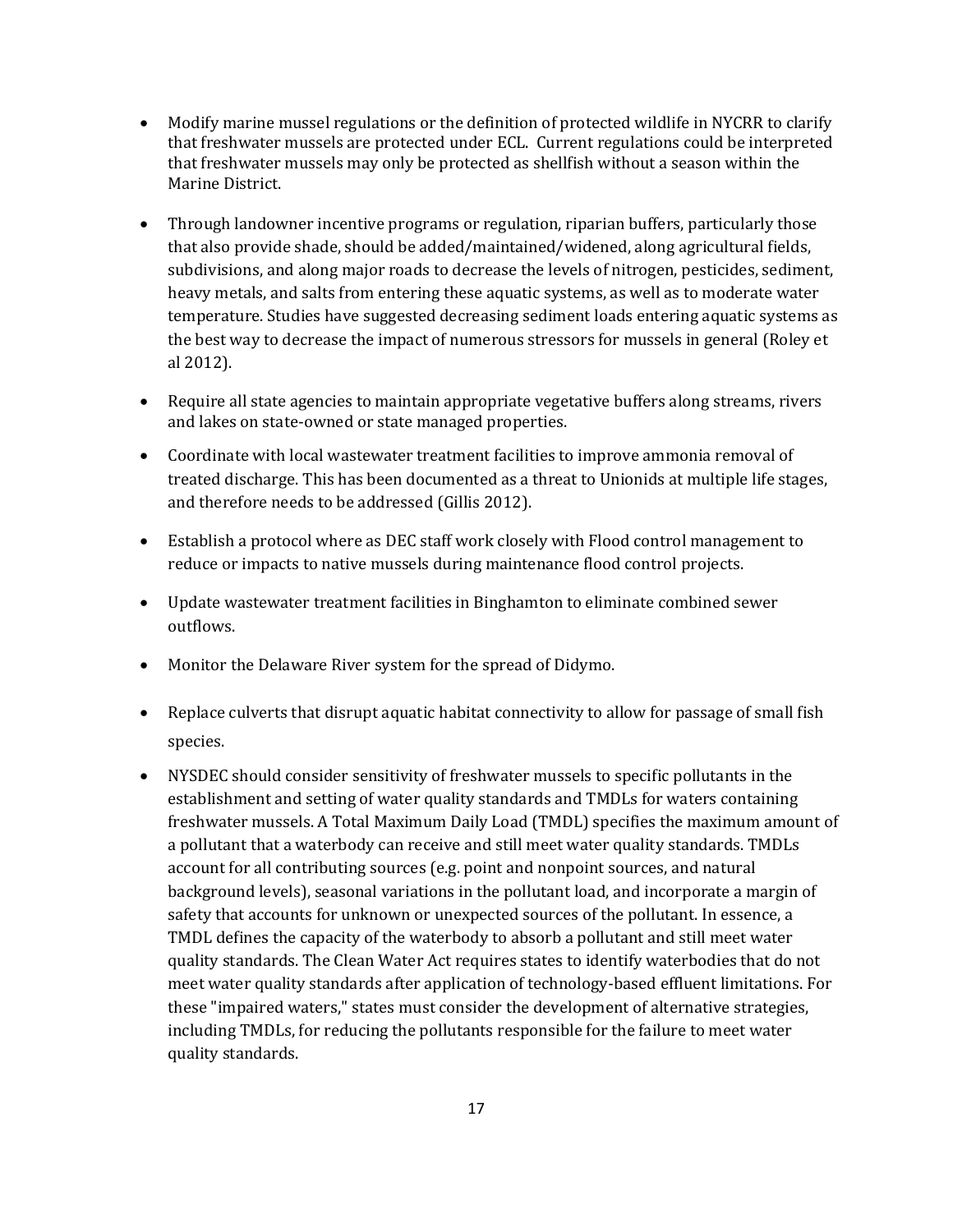- Mussel sensitivity to particular pollutants should be considered or addressed in the regulation of wastewater and stormwater discharges to groundwater and surface waters, State Pollutant Discharge Elimination Systems (SPDES). This should be reflected in effluent limitations for discharges, including discharges from P/C/I facilities (Private/Commercial/Industrial), CAFO facilities (Concentrated Animal Feeding Operations), High Volume Hydraulic Fracturing Discharges, and Wastewater treatment plants, etc. Discharges whose receiving waters have mussels, particularly those with known populations of mussels listed as Endangered, Threatened, Special concern or SGCN, should be carefully reviewed for potential impacts to mussels. For example, deleterious levels of ammonia (a component of many types of discharges) and molluscicides (a commonly used water treatment chemical in discharged water) should not be permitted.
- Develop and implement a comprehensive monitoring strategy that identifies protocols, including locations and specific intervals, for regular monitoring of known mussel populations to detect assess trends and detect dangerous declines.

The Comprehensive Wildlife Conservation Strategy (NYSDEC 2006) includes recommendations for the following actions for freshwater mussels:

## **Habitat management:**

- Manage areas of important mussel populations by controlling degradation factors (e.g.. Controlling livestock access, point source or non-point source pollution, flow alteration, etc.)
- Develop methods to improve and restore freshwater bivalve habitat.

# **Habitat research:**

- Conduct research to determine habitat parameters necessary for good populations of each species of species-at-risk listed mussels.
- Research flow requirements of freshwater bivalves and model the effects of flow changes both in volume and timing.
- Research all parameters of mussel habitat requirements including temperature, substrate, fish, flow, food, etc.

# **Habitat restoration:**

• Restore degraded habitat areas to allow for recolonization or reintroduction of listed mussels.

# **Invasive species control:**

- Develop a monitoring/control plan that includes measures to detect invasive species problematic to freshwater bivalves in all New York watersheds and actions that will be taken to control them before they become threats.
- Conduct research on control of exotic bivalve species that compete with native mussels and exotic crustaceans or fish which may prey on them.

# **Life history research:**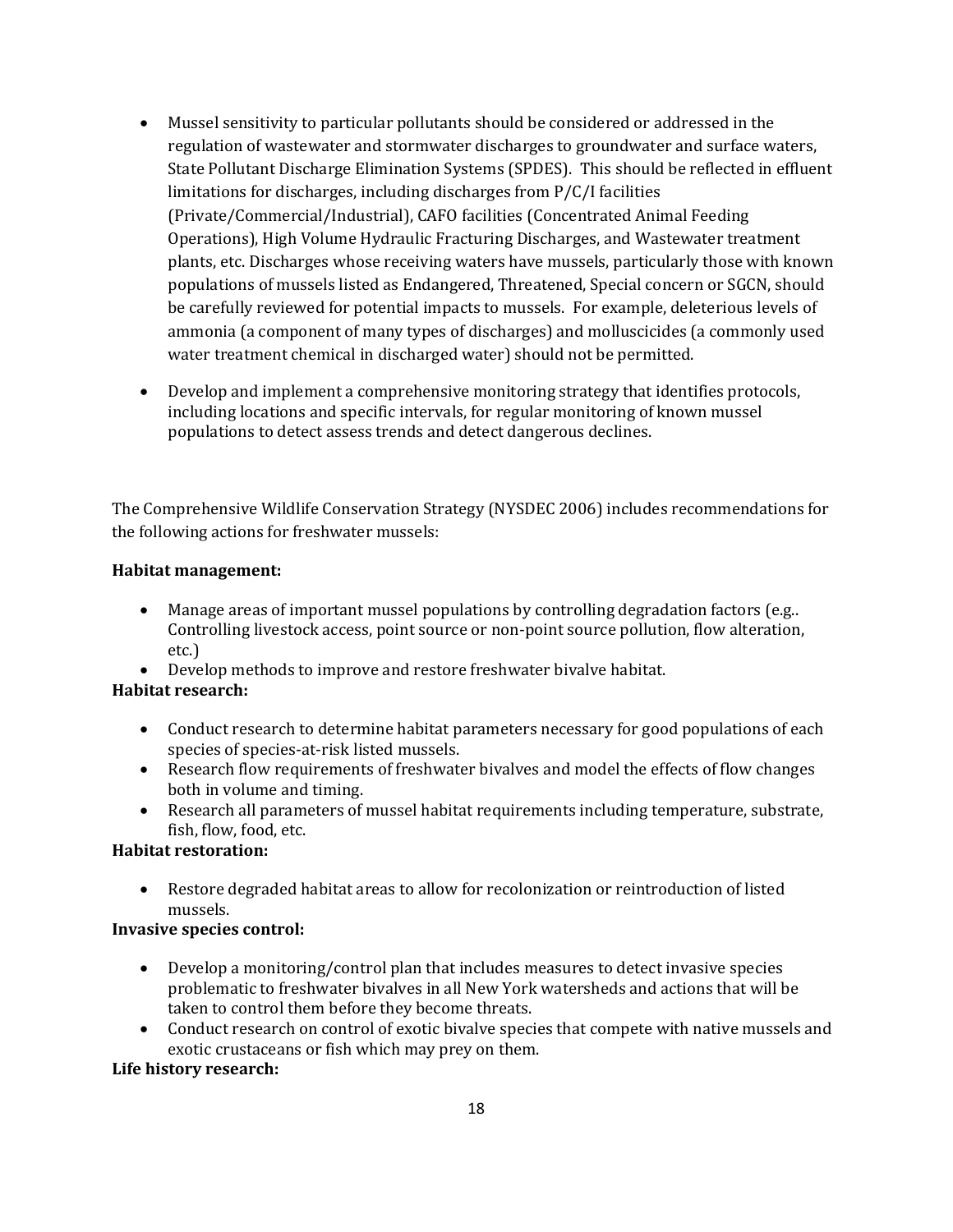- Research effects of pesticides and other chemicals, including ammonia, on all life stages of freshwater bivalves: sperm/egg, glochidia, larva, adults.
- Research potential interbreeding between *Alasmidonta varicosa* and *Alasmidonta marginata* and, if occurring, evaluate the potential threat to *A. varicosa* population integrity.
- Determine fish hosts for species where this is not known for populations living in New York.
- Research population dynamics of listed mussel species including connectivity of populations or subpopulations and genetic distinctness of populations or subpopulations.
- Determine or confirm breeding phenology and habitat conditions necessary for successful breeding for listed mussels (e.g.. mussel density, pop. level of fish host, temp, flow).

# **Modify regulation:**

• Modify marine mussel regulations to be clearer that freshwater mussels are protected under ECL.

# **New regulation:**

- Ban the importation of fish that feed on freshwater mollusks (e.g., black carp).
- Require inclusion of all stages of freshwater mussels in testing for approval of new pesticides in New York*.*

# **Other action:**

- Develop an outreach program to private landowners through the Landowner Incentive Program to educate the public about freshwater mussel protection and initiate projects to prevent or repair impacts from land use on mussels.
- Increase regional permit control of development and highway projects that may impact native mussels.
- Develop standard monitoring/survey protocols for development projects in all watersheds in New York.
- Evaluate threats to mussels in each New York watershed and prioritize areas for actions to address the threats.
- Research the best survey methods both for detection of rare species and evaluation of population status and trends.
- Begin evaluation of members of the family Sphaeridae (fingernail clams) for inclusion into the species at risk list.

# **Population monitoring:**

- Conduct population estimates of species-at-risk listed mussel species in NY
- Conduct surveys to determine distribution of species-at-risk listed mussel species in NY.

# **Regional management plan:**

• Incorporate freshwater mussel goals and objectives into regional water quality and fish management plans and policies.

# **Relocation/reintroduction:**

• Where appropriate, reintroduce listed mussels into appropriate habitat within their historic range.

# **Statewide management plan:**

• Incorporate freshwater mussel goals and objectives into statewide water quality and fish management plans and policies.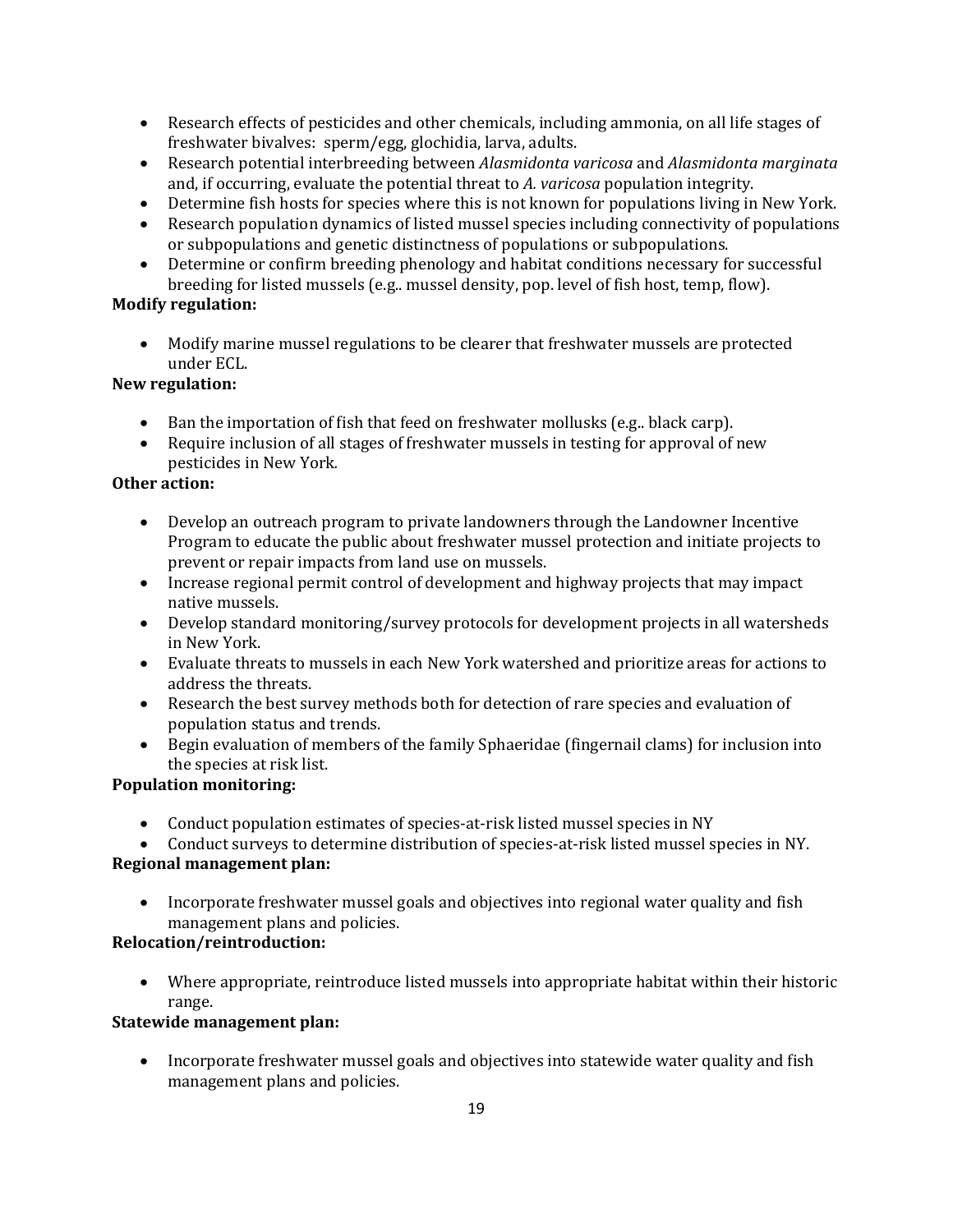# **VII. References**

- Aldridge, D. C. (2000). The impacts of dredging and weed cutting on a population of freshwater mussels (Bivalvia: Unionidae). *Biological Conservation*, *95*(3), 247-257.
- Anderson, K. B., Sparks, R. E., and Paparo, A. A. (1978). Rapid assessment of water quality, using the fingernail clam, *Musculium transversum*: Final Report. University of Illinois, Urbana. 130p.
- Benke, A.C. (1990). A perspective on America's vanishing streams. *Journal of the N. American Benthological Society: 9*: 77-88
- Bringolf, R. B., Cope, W. G., Eads, C. B., Lazaro, P. R., Barnhart, M. C., and Shea, D. (2007). Acute and chronic toxicity of technical‐grade pesticides to glochidia and juveniles of freshwater mussels (unionidae). *Environmental Toxicology and Chemistry*, *26*(10), 2086-2093.
- Bringolf, R. B., Cope, W. G., Barnhart, M. C., Mosher, S., Lazaro, P. R., and Shea, D. (2007). Acute and chronic toxicity of pesticide formulations (atrazine, chlorpyrifos, and permethrin) to glochidia and juveniles of *Lampsilis siliquoidea*. *Environmental Toxicology and Chemistry*, *26*(10), 2101-2107.
- Clarke, A.H. 1981. The Freshwater mollusks of Canada. National Museums of Canada, Ottawa.
- Combined Sewer Overflow (CSO) Outfalls: New York State Department of Environmental Conservation Interactive Maps for Google Maps and Earth. (2013). Retrieved from Department of Environmental Conservation website: <http://www.dec.ny.gov/pubs/42978.html>
- Flynn, K., and Spellman, T. (2009). Environmental levels of atrazine decrease spatial aggregation in the freshwater mussel, *Elliptio complana*ta. *Ecotoxicology and Environmental Safety*, *72*(4), 1228-1233.
- Gagné, F., Bouchard, B., André, C., Farcy, E., and Fournier, M. (2011). Evidence of feminization in wild *Elliptio complanata* mussels in the receiving waters downstream of a municipal effluent outfall. *Comparative Biochemistry and Physiology Part C: Toxicology and Pharmacology*, *153*(1), 99-106.
- Galbraith, H. S., Spooner, D. E., and Vaughn, C. C. (2010). Synergistic effects of regional climate patterns and local water management on freshwater mussel communities. *Biological Conservation*, *143*(5), 1175-1183.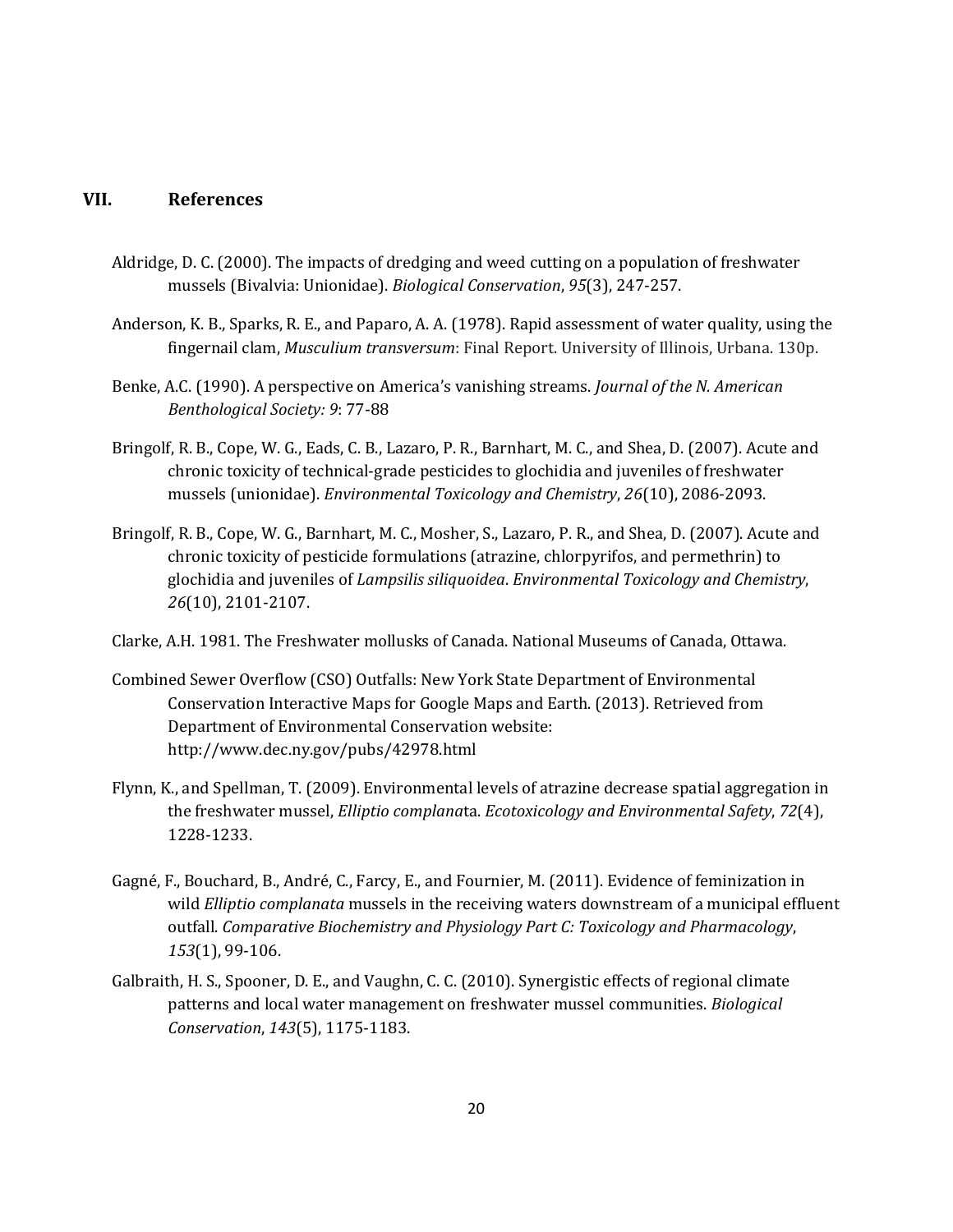- Gillis, P. L. (2012). Cumulative impacts of urban runoff and municipal wastewater effluents on wild freshwater mussels (*Lasmigona costata*). *Science of the Total Environment*, *431*, 348-356.
- Goudraeu, S. E., Neves, R. J., and Sheehan, R. J. (1993). Effects of wastewater treatment plant effluents on freshwater mollusks in the upper Clinch River, Virginia, USA. *Hydrobiologia*, *252*(3), 211-230.
- Graf, D. and K. Cummings. (2011). MUSSELp Evolution: North American Freshwater Mussels. The MUSSEL Project. The University of Wisconsin. Available: [http://mussel](http://mussel-project.uwsp.edu/evol/intro/north_america.html)[project.uwsp.edu/evol/intro/north\\_america.html.](http://mussel-project.uwsp.edu/evol/intro/north_america.html)
- Haag, W. R. (2012). *North American freshwater mussels: natural history, ecology, and conservation*. Cambridge University Press.
- Harman, W.N. and P.H. Lord (2010). Susquehanna Freshwater Mussel Surveys, 2008-2010. Final report submitted to New York State Department of Environmental Conservation. SUNY Oneonta. Cooperstown, NY. 24 pp plus appendix.
- Homer, C., Dewitz, J., Fry, J., Coan, M., Hossain, N., Larson, C., Herold, N., McKerrow, A., VanDriel, J.N., and Wickham, J. (2007). Completion of the 2001 National Land Cover Database for the Conterminous United States. *Photogrammetric Engineering and Remote Sensing*, Vol. 73, No. 4, pp 337-341.
- *i*MapInvasives: an online mapping tool for invasive species locations. (2013). The Nature Conservancy. Available at: iMapInvasives.org. [Date accessed: 03,06,2013].
- Jirka, K.J. 1991. Status of *Alasmidonta varicosa, Lasmigona subviriidus,* and *Lampsilis cariosa* at selected locations of historical occurrences in New York State. Report to the New York Natural Heritage Program, NY.
- Keller, A. E., and Zam, S. G. (1991). The acute toxicity of selected metals to the freshwater mussel, *Anodonta imbecilis*. *Environmental Toxicology and Chemistry*, *10*(4), 539-546.
- Liquori, V. M., and Insler, G. D. (1985). Gill parasites of the white perch: Phenologies in the lower Hudson River. *New York Fish and Game Journal*, *32*(1), 71-76.
- Mahar, A.M. and J.A. Landry. (2013). State Wildlife Grants Final Report: Inventory of Freshwater Mussels in New York's Southeast and Southwest Lake Ontario Basins, 2008-2013. New York State Department of Environmental Conservation. Avon, NY. *In progress*.
- NatureServe. (2013). NatureServe Explorer: An online encyclopedia of life [web application]. Version 7.1. NatureServe, Arlington, Virginia. Available http://www.natureserve.org/explorer. (Accessed: February 12, 2013).
- Nedeau, E.J. 2008. *Freshwater Mussels and the Connecticut River Watershed.* Connecticut River Watershed Council, Greenfield, Massachusetts. Xviii+ 132 pp.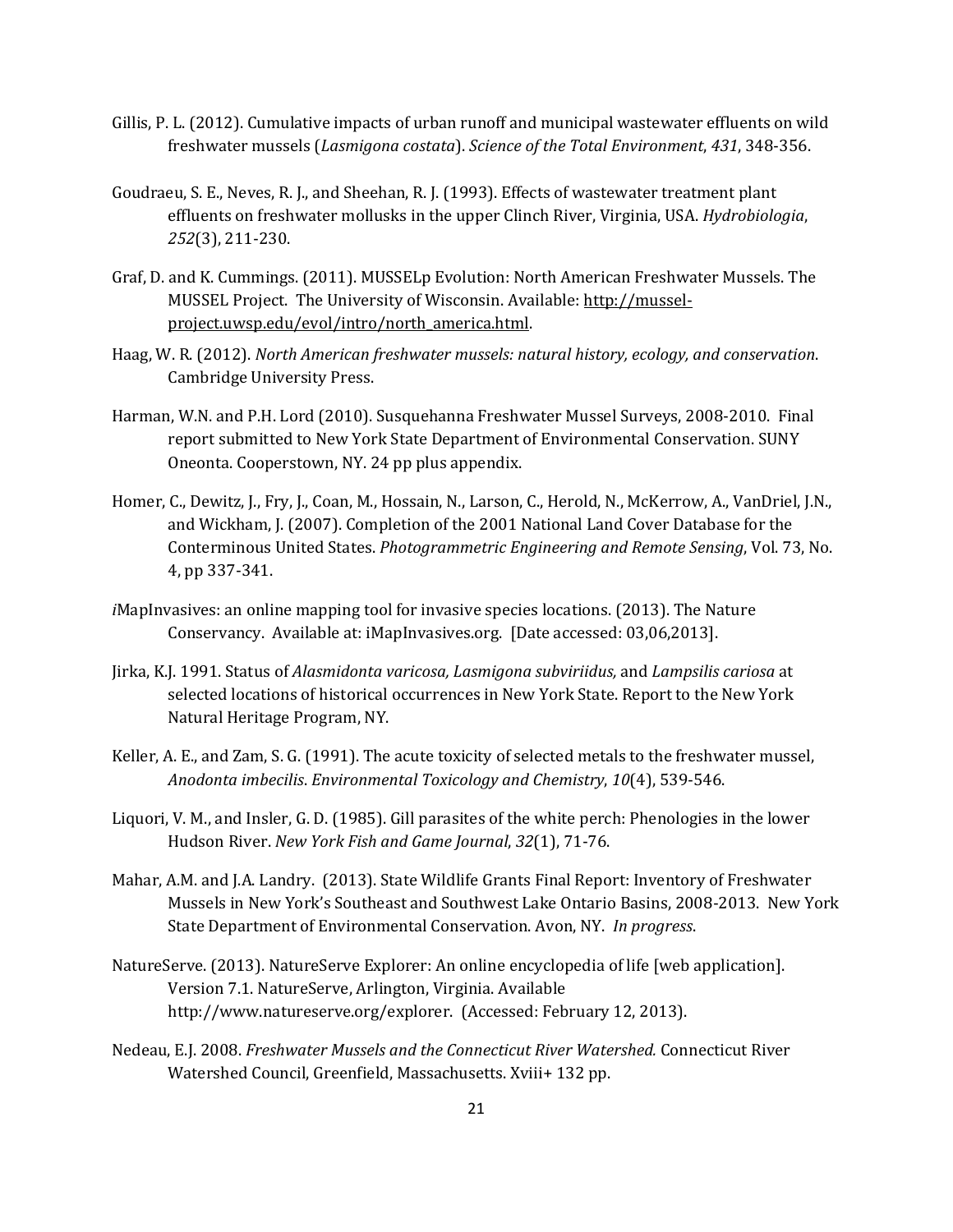- Natural Heritage Program Element Occurrences [ARC/INFO coverages] (2013). New York Natural Heritage Program, Albany, NY. Available: NYS Department of Environmental Conservation Master Habitat Data Bank's Data Selector.
- New York State Department of Environmental Conservation. (2006). *New York State Comprehensive Wildlife Conservation Strategy*. Albany, NY: New York State Department of Environmental Conservation.
- New York State Flood Protection Project Details and Maps (2013). Retrieved from Department of Environmental Conservation website: http://www.dec.ny.gov/lands/59934.html. Date accessed: June 2013.
- New York State Landcover, Version 1. [SDE raster digital data] (2010). National Gap Analysis Program. Moscow, Idaho. Available: NYS Department of Environmental Conservation Master Habitat Data Bank's Data Selector.
- Northeastern Aquatic Habitat Classification System (NAHCS) GIS map for streams and rivers, [vector digital data] (2010). US Environmental Protection Agency, the US Geological Survey, and The Nature Conservancy Eastern Conservation Science. Boston, MA. Available: NYS Department of Environmental Conservation Master Habitat Data Bank's Data Selector.
- Ortmann, A. E. (1919). *Monograph of the Naiades of Pennsylvania..* (Vol. 8, No. 1). Board of Trustees of the Carnegie Institute.
- Pandolfo, T. J. (2008). Sensitivity of early life stages of freshwater mussels to a range of common and extreme water temperatures.
- Pandolfo, T. J., Cope, W. G., Young, G. B., Jones, J. W., Hua, D., and Lingenfelser, S. F. (2012). Acute effects of road salts and associated cyanide compounds on the early life stages of the unionid mussel *Villosa iris*. *Environmental Toxicology and Chemistry*, *31*(8), 1801-1806.
- Roley, S. S., J. Tank, and M. A. Williams (2012), Hydrologic connectivity increases denitrification in the hyporheic zone and restored floodplains of an agricultural stream, *J. Geophys. Res.*
- Simpson, C. T. 1914. *A Descriptive Catalogue of the Naiades: Truncilla. Margaritana* (Vol. 1). B. Walker.
- Schlesinger, M.D., J.D. Corser, K.A. Perkins, and E.L. White. 2011. Vulnerability of at-risk species to climate change in New York. New York Natural Heritage Program, Albany, NY.
- Spaulding, S., and Elwell, L. (2007). Increase in nuisance blooms and geographic expansion of the freshwater diatom *Didymosphenia geminata*: recommendations for response. *USEPA Region*, *8*.
- Stansbery, D. H., and King, C. C. (1983). Management of Muskingum River mussel (unionid mollusk) populations. Final Report to the U.S. Department of Commerce, and the Ohio Department of Natural Resources. *Ohio State University Museum of Zoology Reports*. 79 p.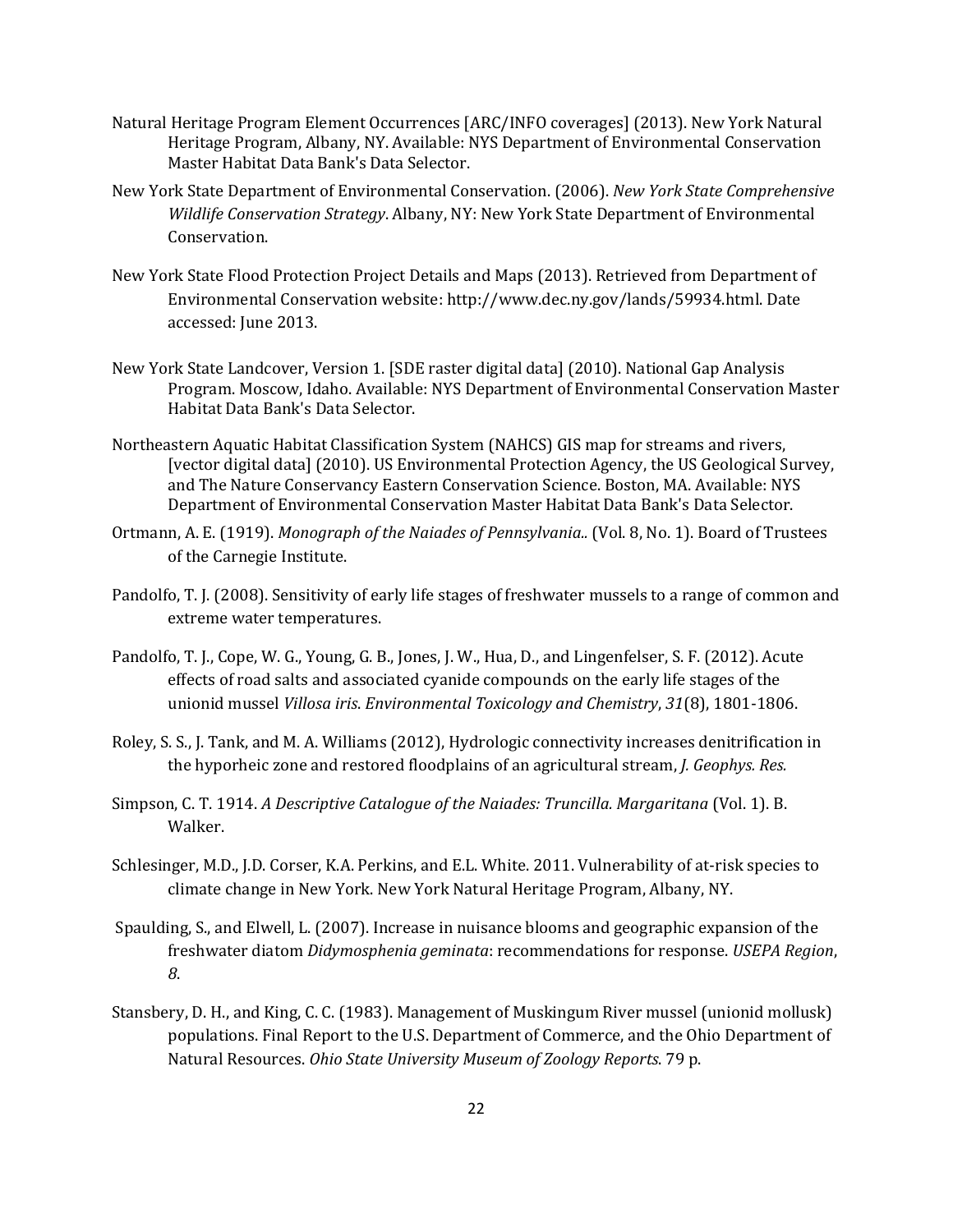- State Pollutant Discharge Elimination System (SPDES) New York State [vector digital data]. (2007). Albany, New York: New York State Department of Environmental Conservation. Available: http://gis.ny.gov/gisdata/inventories/details.cfm?dsid=1010&nysgis=
- Stein, B. A., Kutner, L. S., Hammerson, G. A., Master, L. L., and Morse, L. E. (2000). State of the states: geographic patterns of diversity, rarity, and endemism. *Precious heritage: the status of biodiversity in the United States. Oxford University Press, New York*, 119-158.
- Strayer, D.L. (1992) Mussel surveys in southeastern New York, 1992. Report to the New York National Heritage Program, Latham, NY.
- Strayer, D.L. and K.J. Jirka. 1997. The Pearly Mussels of New York State. New York State Museum Memoir (26): 113 pp., 27 pls.
- Strayer,D.L. and Malcom, H.M. 2012. Causes of recruitment failure in freshwater mussel populations in southeastern New York. Ecological Applications 22:1780–1790
- Strayer, D.L., and J. Ralley. 1993. Microhabitat use of an assemblage of stream-dwelling unionaceans (Bivalvia), including two rare species of *Alasmidonta*. *Journal of the North American Benthological Society. 12:247-258.*
- The Nature Conservancy (2009). Freshwater Mussel (Unionidae) Distributions, Catches, and Measures of their Viability across the Catches, and Measures of their Viability across the Allegheny River Basin in New York. Report submitted New York State Department of Environmental Conservation. The Nature Conservancy, Central and Western NY Chapter. Rochester, NY. 63 pp.
- Therres, G.D. 1999. Wildlife species of regional conservation concern in the northeastern United States. Northeast Wildlife 54:93-100.
- Turgeon, D.D., J.F. Quinn, Jr., A.E. Bogan, E.V. Coan, F.G. Hochberg, W.G. Lyons, P.M. Mikkelsen, R.J. Neves, C.F.E. Roper, G. Rosenberg, B. Roth, A. Scheltema, F.G. Thompson, M. Vecchione, and J.D. Williams. 1998. Common and scientific names of aquatic invertebrates from the United States and Canada: Mollusks. 2nd Edition. American Fisheries Society Special Publication 26, Bethesda, Maryland: 526 pp.
- Vaughn, C. C. and Taylor, C. M. (1999), Impoundments and the Decline of Freshwater Mussels: a Case Study of an Extinction Gradient. *Conservation Biology*, 13: 912–920
- Wang, N., Mebane, C. A., Kunz, J. L., Ingersoll, C. G., Brumbaugh, W. G., Santore, R. C., ... and Arnold, W. (2011). Influence of dissolved organic carbon on toxicity of copper to a unionid mussel (*Villosa iris*) and a cladoceran (*Ceriodaphnia dubia*) in acute and chronic water exposures. *Environmental Toxicology and Chemistry*, *30*(9), 2115-2125.
- Watters, G. T., Hoggarth, M. A., and Stansbery, D. H. (2009). *The freshwater mussels of Ohio*. Columbus: Ohio State University Press.